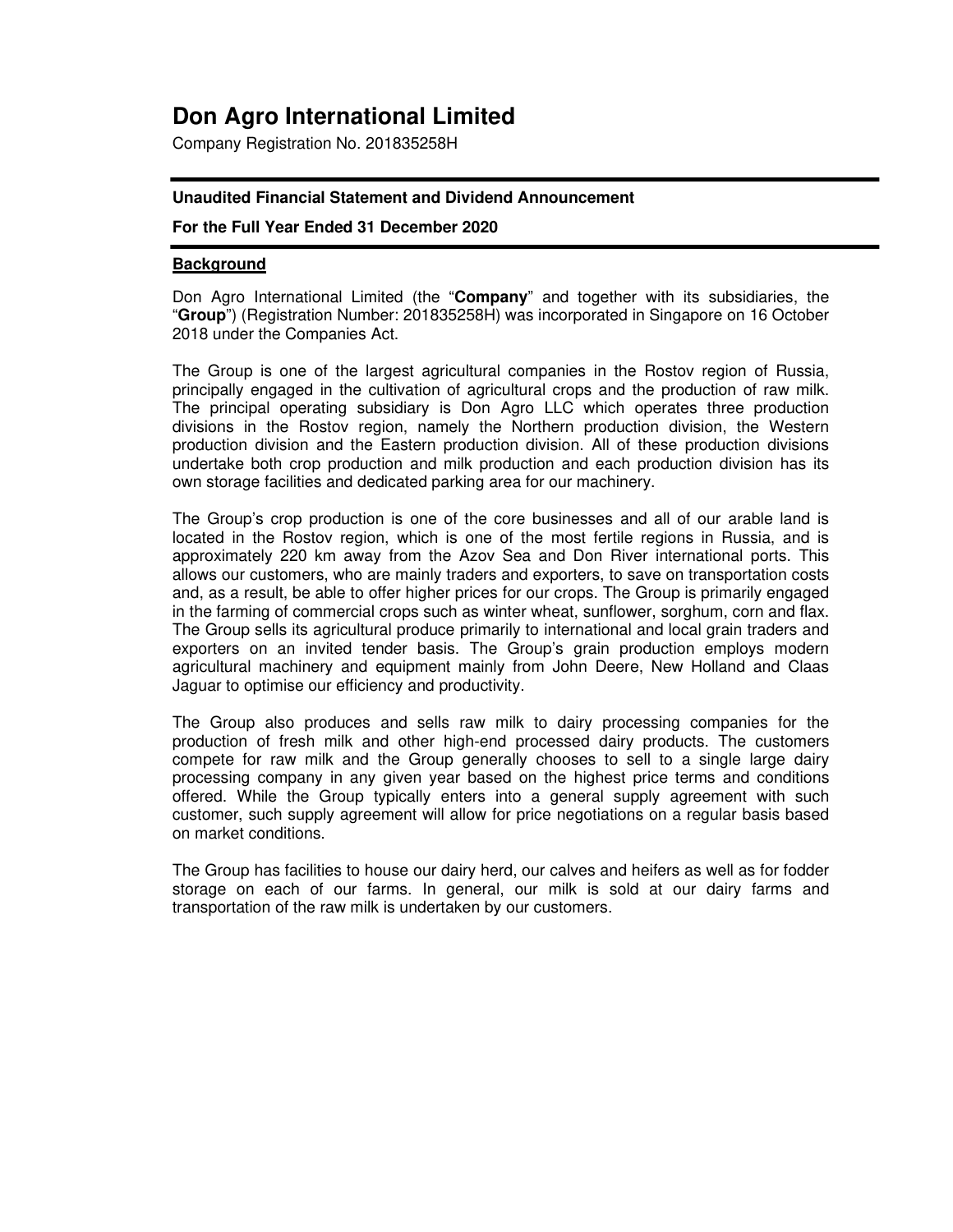# **PART I - INFORMATION REQUIRED FOR ANNOUNCEMENTS OF QUARTERLY (Q1, Q2 & Q3), HALF-YEAR AND FULL YEAR RESULTS**

**1(a)(i) An income statement and statement of comprehensive income, or a statement of comprehensive income (for the group) together with a comparative statement for the corresponding period of the immediately preceding financial year** 

|                                                                                                                                       | Group                   |                      |             |  |
|---------------------------------------------------------------------------------------------------------------------------------------|-------------------------|----------------------|-------------|--|
|                                                                                                                                       | For the Full Year Ended |                      |             |  |
|                                                                                                                                       | 31 December             | 31 December          |             |  |
|                                                                                                                                       | 2020                    | 2019                 |             |  |
|                                                                                                                                       | (Unaudited)<br>S\$'000  | (Audited)<br>S\$'000 | Change<br>℅ |  |
| Revenue                                                                                                                               | 30,996                  | 35,431               | (12.5)      |  |
| Cost of sales                                                                                                                         | (25, 587)               | (33, 354)            | (23.3)      |  |
| Gain from change in fair value of<br>biological assets and agricultural<br>produce                                                    | 9,217                   | 6,512                | 41.5        |  |
| <b>Gross profit</b>                                                                                                                   | 14,626                  | 8,589                | 70.3        |  |
| Administrative expenses                                                                                                               | (3, 117)                | (2, 122)             | 46.9        |  |
| Other operating expenses, net                                                                                                         | (1, 807)                | (282)                | 540.8       |  |
| <b>Results from operating activities</b>                                                                                              | 9,702                   | 6,185                | 56.9        |  |
| Finance income                                                                                                                        | 90                      | 249                  | (63.9)      |  |
| Finance costs                                                                                                                         | (781)                   | (908)                | (14.0)      |  |
| <b>Net finance costs</b>                                                                                                              | (691)                   | (659)                | 4.9         |  |
| <b>Profit before tax</b>                                                                                                              | 9,011                   | 5,526                | 63.1        |  |
| Tax expense                                                                                                                           | (315)                   | (303)                | 4.0<br>66.5 |  |
| Profit for the year                                                                                                                   | 8,696                   | 5,223                |             |  |
| <b>Profit attributable to:</b>                                                                                                        |                         |                      |             |  |
| Owners of the Company                                                                                                                 | 8,696                   | 5,209                | 66.9        |  |
| Non-controlling interests                                                                                                             |                         | 14                   | N.M         |  |
| Profit for the year                                                                                                                   | 8,696                   | 5,223                | 66.5        |  |
| Other comprehensive income<br>Items that are or may be reclassified<br>subsequently to profit or loss<br>Foreign currency translation | (6,670)                 | 3,163                | N.M         |  |
| differences arising from functional and<br>presentation currency                                                                      |                         |                      |             |  |
| Other comprehensive income for                                                                                                        | (6,670)                 | 3,163                | N.M         |  |
| the year, net of tax<br>Total comprehensive income for the<br>year, net of tax                                                        | 2,026                   | 8,386                | (75.8)      |  |
| <b>Total comprehensive income</b><br>attributable to:                                                                                 |                         |                      |             |  |
| Owners of the Company                                                                                                                 | 2,026                   | 8,372                | (75.8)      |  |
| Non-controlling interests                                                                                                             |                         | 14                   | N.M         |  |
| Total comprehensive income for the<br>year                                                                                            | 2,026                   | 8,386                | (75.8)      |  |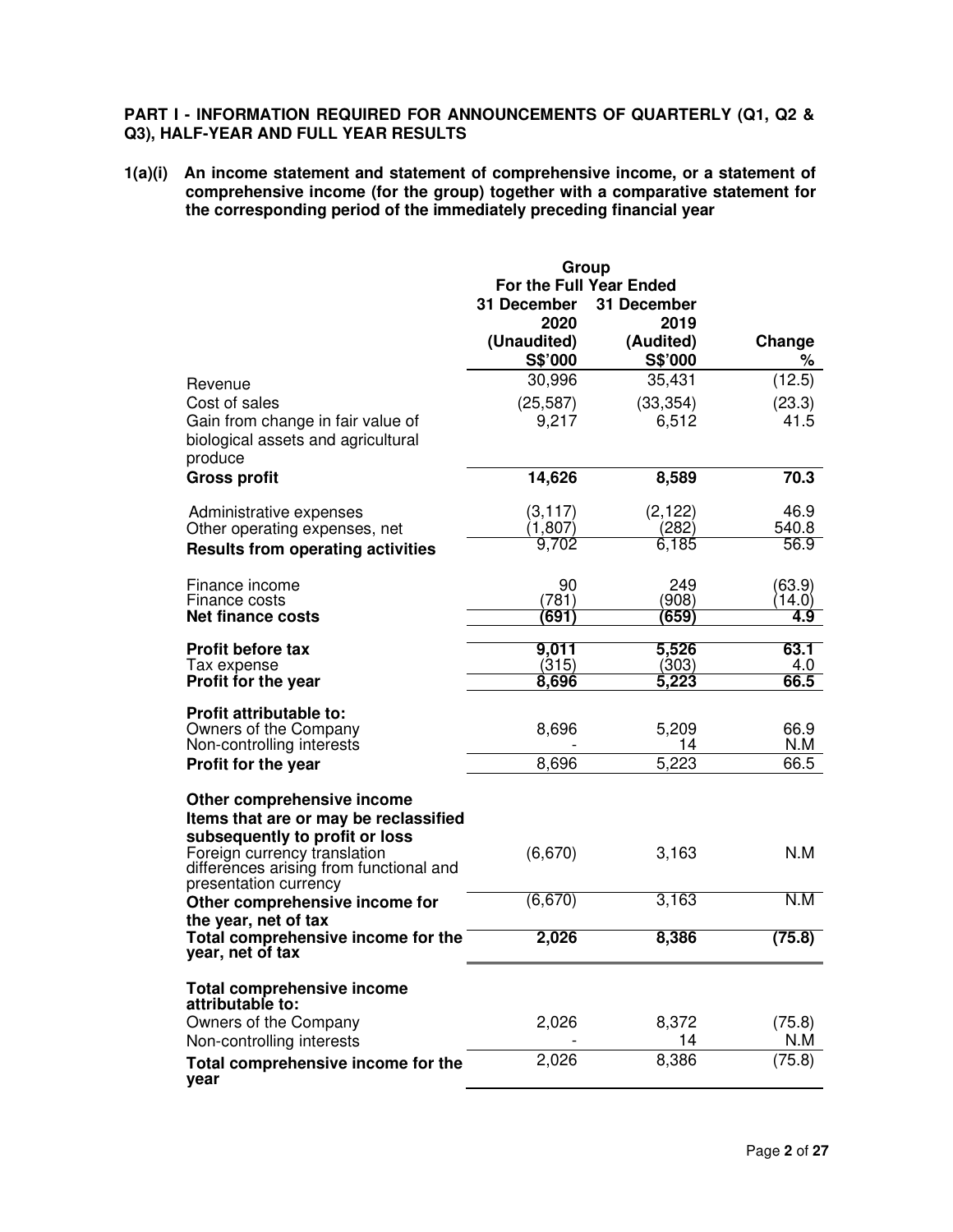|                                                                                                                | 1(a)(ii) Notes to Consolidated Statement of Comprehensive Income:-<br>Group |                                |             |  |
|----------------------------------------------------------------------------------------------------------------|-----------------------------------------------------------------------------|--------------------------------|-------------|--|
|                                                                                                                | For the Full Year Ended                                                     |                                |             |  |
|                                                                                                                | 31 December<br>2020<br>S\$'000                                              | 31 December<br>2019<br>S\$'000 | Change<br>% |  |
| Note 1                                                                                                         |                                                                             |                                |             |  |
| The expenses are recognised<br>in the cost of sales                                                            |                                                                             |                                |             |  |
| Depreciation of PPE and ROU<br>assets                                                                          | (1, 877)                                                                    | (2, 124)                       | (11.6)      |  |
| Operating lease expenses*                                                                                      | (172)                                                                       | (747)                          | (77.0)      |  |
| Note 2                                                                                                         |                                                                             |                                |             |  |
| <b>Finance income and finance</b><br>costs                                                                     |                                                                             |                                |             |  |
| Interest income                                                                                                | 223                                                                         | 204                            | 9.3         |  |
| Interest expense                                                                                               | (635)                                                                       | (642)                          | (1.1)       |  |
| Foreign exchange differences                                                                                   | 40                                                                          | (19)                           | N.M         |  |
| Lease expenses                                                                                                 | (556)                                                                       | (641)                          | (13.3)      |  |
| Note 3                                                                                                         |                                                                             |                                |             |  |
| Operating income and<br>expenses                                                                               |                                                                             |                                |             |  |
| Administrative expenses                                                                                        |                                                                             |                                |             |  |
| Information, consulting and<br>other professional services                                                     | (1,238)                                                                     | (262)                          | 372.5       |  |
| Depreciation                                                                                                   | (19)                                                                        | (25)                           | (24.0)      |  |
| Other operating                                                                                                |                                                                             |                                |             |  |
| income/(expenses)<br>Impairment loss on trade and<br>other receivables and short-<br>term investments reversed | 219                                                                         | 4                              | N.M         |  |
| Government grants received                                                                                     | 631                                                                         | 420                            | 50.2        |  |
| (Loss)/gain on disposal of<br>property, plant and equipment                                                    | (60)                                                                        | 722                            | N.M         |  |
| Reversal of Withholding tax                                                                                    |                                                                             | 311                            | N.M         |  |
| expense on interest payments<br>in relation to promissory notes                                                |                                                                             |                                |             |  |
| payable to Vallerd Investments<br>Limited                                                                      |                                                                             |                                |             |  |
| Listing expenses<br>N.M denotes not meaningful                                                                 | (1,295)                                                                     | (1, 365)                       | (5.1)       |  |

*\*Operating lease expenses were incurred in FY2019 and capitalised as part of Biological Assets. The amounts were released to the Income Statement upon sale of the biological assets.*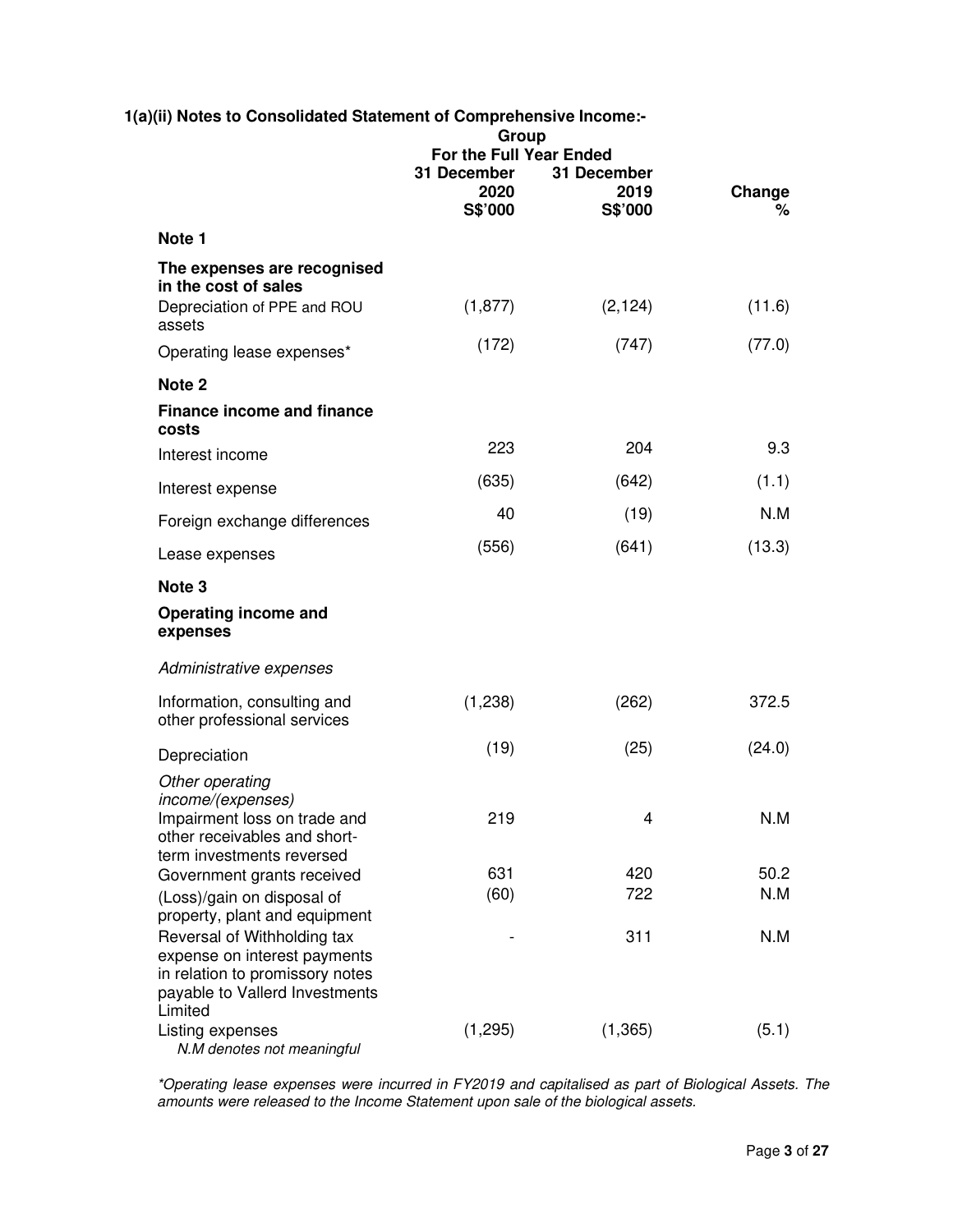**1(b)(i) A statement of financial position (for the issuer and group), together with a comparative statement as at the end of the immediately preceding financial year** 

|                                      | Group<br>Company |           |                                                 |           |
|--------------------------------------|------------------|-----------|-------------------------------------------------|-----------|
|                                      |                  |           | 31 December 31 December 31 December 31 December |           |
|                                      | 2020             | 2019      | 2020                                            | 2019      |
|                                      | (Unaudited)      | (Audited) | (Unaudited)                                     | (Audited) |
|                                      | S\$'000          | S\$'000   | S\$'000                                         | S\$'000   |
| <b>ASSETS</b>                        |                  |           |                                                 |           |
| Property, plant and equipment        | 12,770           | 11,890    |                                                 |           |
| <b>Biological assets</b>             | 7,807            | 9,989     |                                                 |           |
| Right-of-use assets                  | 4,820            | 4,584     |                                                 |           |
| Investment in subsidiaries           |                  |           | 14,009                                          | 14,009    |
| Goodwill<br>Other non-current assets | 462              |           |                                                 |           |
|                                      | 24               | 26        |                                                 |           |
| <b>Non-current assets</b>            | 25,883           | 26,489    | 14,009                                          | 14,009    |
| <b>Biological assets</b>             | 7,444            | 6,747     |                                                 |           |
| Current tax assets                   | 13               | 24        |                                                 |           |
| Inventories                          | 9,879            | 6,555     |                                                 |           |
| Investments                          | 4,246            | 3,162     |                                                 |           |
| Trade and other receivables          | 3,173            | 3,744     | 4,326                                           | 2,085     |
| Cash and cash equivalents            | 9,992            | 4,646     | 3,713                                           | 3         |
| <b>Current assets</b>                | 34,747           | 24,878    | 8,039                                           | 2,088     |
| <b>Total assets</b>                  | 60,630           | 51,367    | 22,048                                          | 16,097    |
|                                      |                  |           |                                                 |           |
| Share capital                        | 40,667           | 35,741    | 40,911                                          | 35,741    |
| Capital reserves                     | (10, 450)        | (10, 450) | (21, 270)                                       | (21, 270) |
| Foreign currency translation reserve | (7, 496)         | (826)     |                                                 |           |
| Accumulated (losses)/profits         | 20,646           | 12,992    | 1,718                                           | 962       |
| Equity attributable to owners of     | 43,367           | 37,457    | 21,359                                          | 15,433    |
| the Company                          | 32               | 32        |                                                 |           |
| Non-controlling interests            |                  |           |                                                 |           |
| <b>Total equity</b>                  | 43,399           | 37,489    | 21,359                                          | 15,433    |
| <b>LIABILITIES</b>                   |                  |           |                                                 |           |
| Loans and borrowings                 | 1,061            | 988       |                                                 |           |
| Trade and other payables             |                  |           | 70                                              | 70        |
| Finance lease liabilities            | 4,530            | 4,425     |                                                 |           |
| Deferred income                      | 336              | 358       |                                                 |           |
| <b>Non-current liabilities</b>       | 5,927            | 5,771     | 70                                              | 70        |
|                                      |                  |           |                                                 |           |
| Loans and borrowings                 | 6,085            | 4,679     |                                                 |           |
| Finance lease liabilities            | 652              | 549       |                                                 |           |
| <b>Current tax liabilities</b>       | 238              | 109       |                                                 |           |
| Trade and other payables             | 3,520            | 1,728     | 619                                             | 594       |
| Deferred income                      | 109              | 106       |                                                 |           |
| Provisions                           | 700              | 936       |                                                 |           |
| <b>Current liabilities</b>           | 11,304           | 8.107     | 689                                             | 594       |
| <b>Total liabilities</b>             | 17,231           | 13,878    | 689                                             | 664       |
| <b>Total equity and liabilities</b>  | 60,630           | 51,367    | 22,048                                          | 16,097    |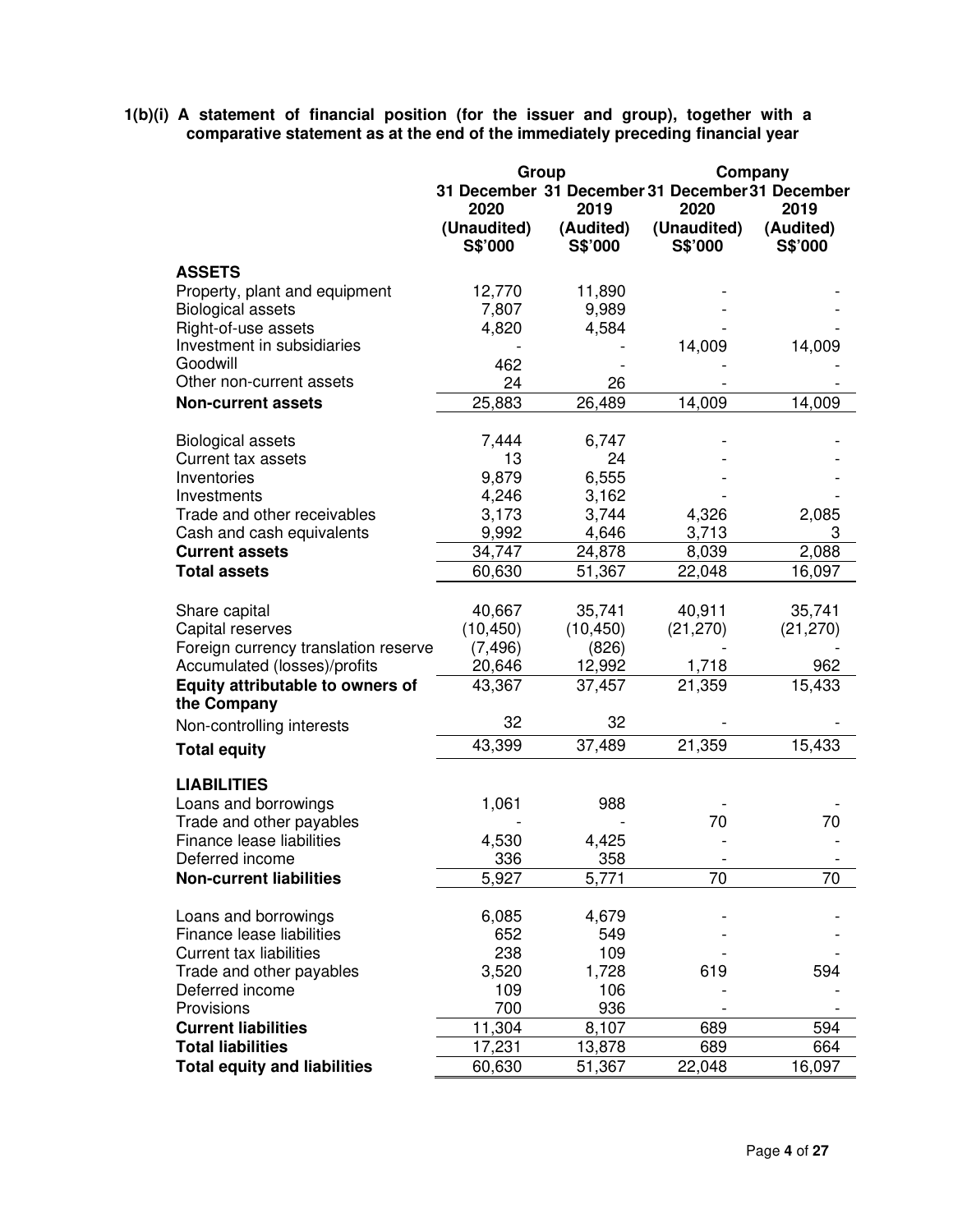#### **1(b)(ii) Aggregate amount of group's borrowings and debt securities**

| As at 31 December 2020 |                      |                    | As at 31 December 2019 |
|------------------------|----------------------|--------------------|------------------------|
| Secured<br>S\$'000     | Unsecured<br>S\$'000 | Secured<br>S\$'000 | Unsecured<br>S\$'000   |
| 6.082                  | 655                  | 4.677              | 551                    |

#### **Amount repayable in one year or less, or on demand**

#### **Amount repayable after one year**

| As at 31 December 2020 |                      |                    | As at 31 December 2019 |
|------------------------|----------------------|--------------------|------------------------|
| Secured<br>S\$'000     | Unsecured<br>S\$'000 | Secured<br>S\$'000 | Unsecured<br>S\$'000   |
| 1,058                  | 4,533                | 984                | 4.429                  |

#### **Details of any collateral**

The Group's bank loans are secured by (i) charges over fixed deposits and accounts maintained with banks; (ii) corporate guarantees given by subsidiary Tetra Joint-Stock Company ("JSC"); (iii) pledge of property, plant and equipment; and (iv) personal guarantees from the Chief Executive Officer and Executive Director.

Secured borrowings consist of bank loans. Unsecured borrowings comprise loans from third parties and lease liabilities.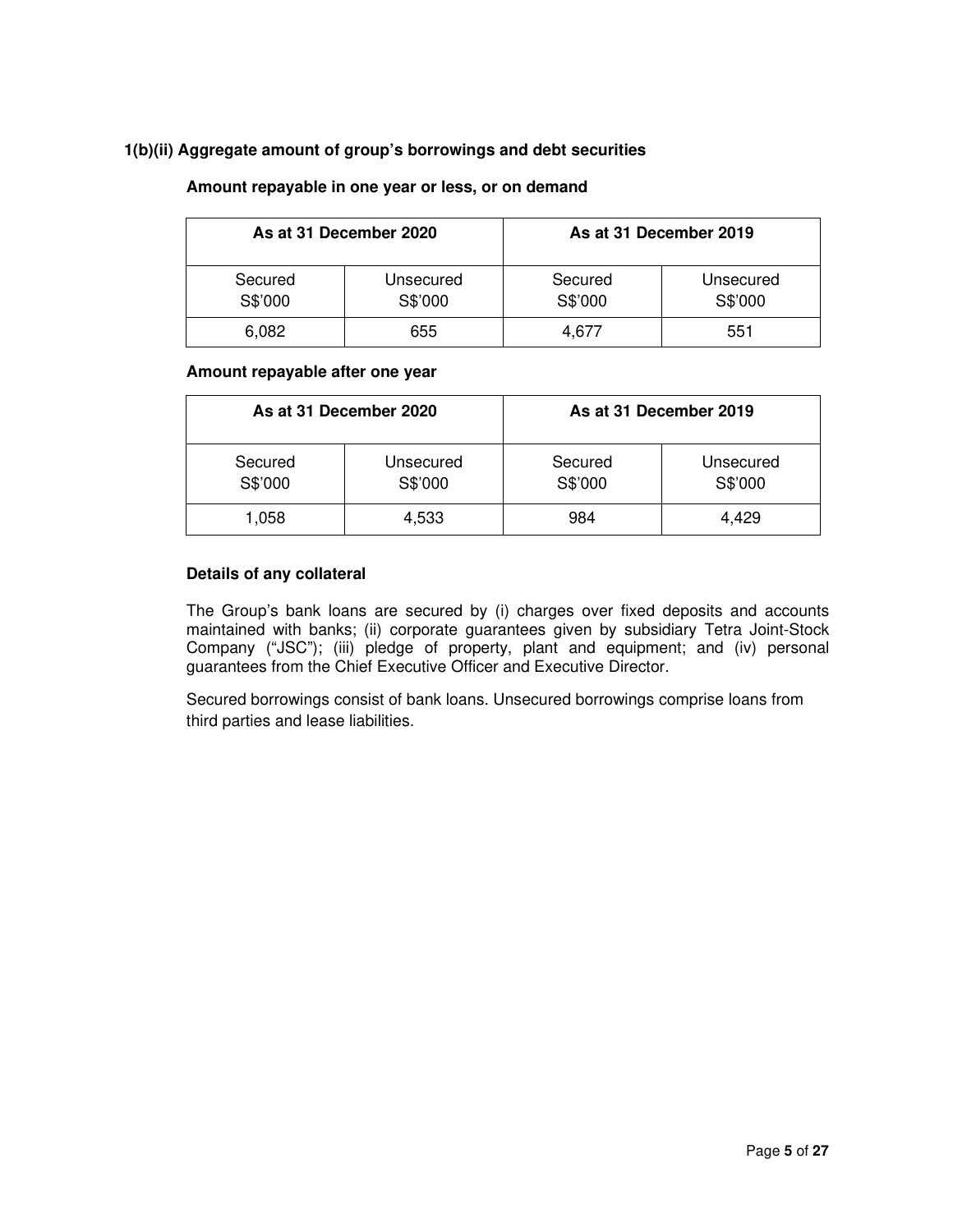**1(c) A statement of cash flows (for the group), together with a comparative statement for the corresponding period of the immediately preceding financial year.** 

#### **Consolidated Statement of Cash Flows**

|                                                                             | Group                   |             |  |
|-----------------------------------------------------------------------------|-------------------------|-------------|--|
|                                                                             | For the Full Year Ended |             |  |
|                                                                             | 31 December             | 31 December |  |
|                                                                             | 2020                    | 2019        |  |
|                                                                             | (Unaudited)             | (Audited)   |  |
|                                                                             | S\$'000                 | S\$'000     |  |
| Cash flows from operating activities                                        |                         |             |  |
| Profit for the year                                                         | 8,696                   | 5,223       |  |
| Adjustments for:                                                            |                         |             |  |
| Depreciation of property, plant and equipment and                           | 2,139                   | 2,283       |  |
| right-of-use assets<br>Gain/(loss) on disposal of property, plant and       |                         |             |  |
| equipment                                                                   | 60                      | (722)       |  |
| Finance costs                                                               | 780                     | 908         |  |
| Finance income                                                              | (90)                    | (249)       |  |
| Tax expense                                                                 | 315                     | 303         |  |
| Withholding tax expense                                                     |                         | (311)       |  |
| Gain from change in fair value of biological assets and                     | (9,217)                 | (6, 512)    |  |
| agricultural produce<br>Revaluation of sold biological assets recognised in |                         |             |  |
| cost of sales                                                               | 7,847                   | 8,789       |  |
| Impairment loss on trade and other receivables and                          | (219)                   | (4)         |  |
| short-term investments made                                                 |                         |             |  |
| Impairment loss on inventories relating to agricultural<br>produce          | 83                      | 216         |  |
| Impairment loss on other inventories (reversed)/made                        | (54)                    | 40          |  |
|                                                                             | 10,340                  | 9,964       |  |
| Changes in:                                                                 |                         |             |  |
| Trade and other receivables                                                 | (405)                   | (2,901)     |  |
| Inventories                                                                 | (13, 647)               | (2,911)     |  |
| <b>Biological assets</b>                                                    | 8,304                   | 4,874       |  |
| Trade and other payables and provisions                                     | 1,596                   | 1,025       |  |
| Deferred income                                                             | 66                      | 215         |  |
| Cash generated from operations                                              | 6,254                   | 10,266      |  |
| Tax paid                                                                    | (144)                   | (200)       |  |
| Net cash generated from operating activities                                | 6,110                   | 10,066      |  |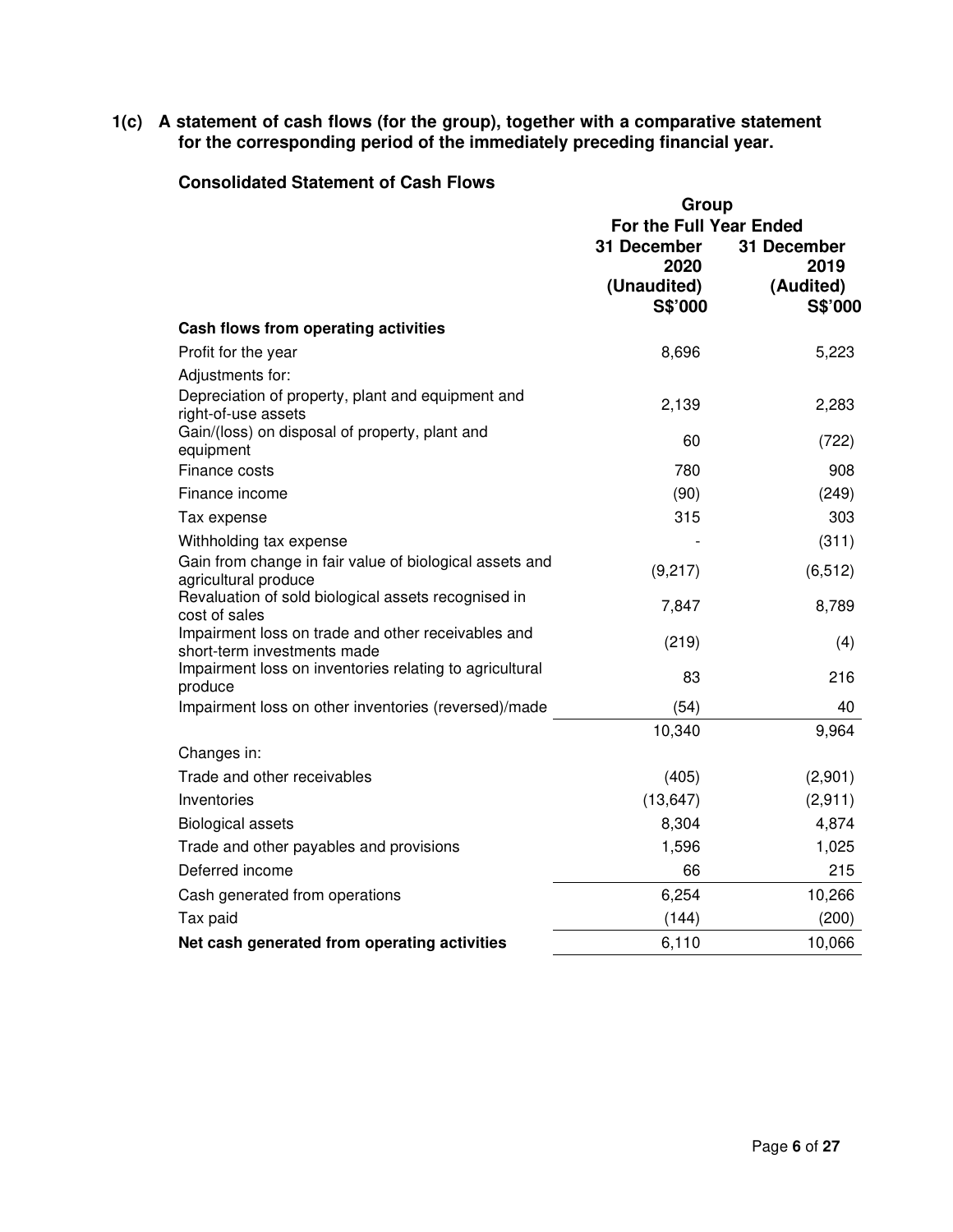|                                                           | Group                   |             |  |  |
|-----------------------------------------------------------|-------------------------|-------------|--|--|
|                                                           | For the Full Year Ended |             |  |  |
|                                                           | 31 December             | 31 December |  |  |
|                                                           | 2020                    | 2019        |  |  |
|                                                           | (Unaudited)             | (Audited)   |  |  |
|                                                           | S\$'000                 | S\$'000     |  |  |
| <b>Investing activities</b>                               |                         |             |  |  |
| Purchase of property, plant and equipment                 | (4,072)                 | (1,742)     |  |  |
| Proceeds from sale of property, plant and equipment       | 287                     | 760         |  |  |
| Deposits returned                                         | 2,751                   |             |  |  |
| Deposits placed                                           | (4, 481)                | (3,077)     |  |  |
| Purchase of non-current assets                            |                         |             |  |  |
| Interest received                                         | 223                     | 204         |  |  |
| Loans issued                                              |                         |             |  |  |
| Acquisition of subsidiary, net of cash disposed           | (747)                   |             |  |  |
| Net cash used in investing activities                     | (6,039)                 | (3,855)     |  |  |
|                                                           |                         |             |  |  |
| Cash flows from financing activities                      |                         |             |  |  |
| Proceeds from borrowings                                  | 8,848                   | 5,755       |  |  |
| Repayment of borrowings                                   | (6, 293)                | (7,620)     |  |  |
| Repayment of finance lease liabilities                    | (86)                    | (150)       |  |  |
| Proceeds from placement shares issued                     | 5,060                   |             |  |  |
| Interest paid                                             | (313)                   | (429)       |  |  |
| Dividends paid                                            | (990)                   | (601)       |  |  |
| Net cash generated from/(used in) financing<br>activities | 6,226                   | (3,045)     |  |  |
|                                                           |                         |             |  |  |
| Net increase in cash and cash equivalents                 | 6,297                   | 3,166       |  |  |
| Cash and cash equivalents at 1 January                    | 4,646                   | 1,263       |  |  |
| Effect of exchange rate fluctuations on cash held         | (951)                   | 217         |  |  |
| Cash and cash equivalents at 31 December                  | 9,992                   | 4,646       |  |  |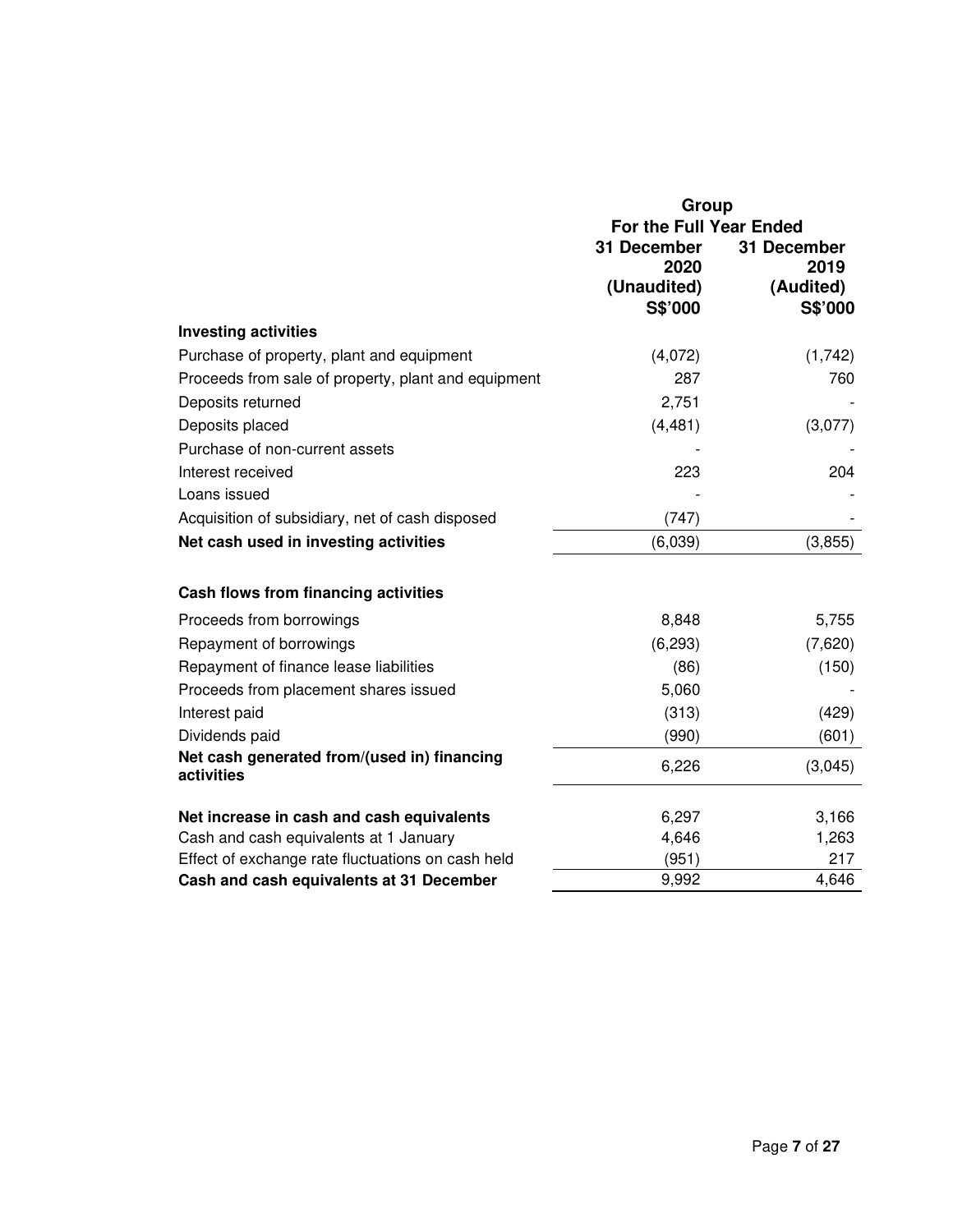**1(d)(i) A statement (for the issuer and group) showing either (i) all changes in equity or (ii) changes in equity other than those arising from capitalisation issues and distributions to shareholders, together with a comparative statement for the corresponding period of the immediately preceding financial year** 

| <b>Dialement of Changes in Equity</b><br>Group<br>(Unaudited)                      | <b>Share</b><br>Capital | Capital<br>reserves         | Foreign<br><b>Currency</b><br>translation<br>reserve | Accumul<br>ated<br>profits | <b>Equity</b><br>attributable<br>to owners of<br>the parent | Non-<br>Controlling<br><b>Interest</b> | Total<br>equity |
|------------------------------------------------------------------------------------|-------------------------|-----------------------------|------------------------------------------------------|----------------------------|-------------------------------------------------------------|----------------------------------------|-----------------|
|                                                                                    | S\$'000                 | S\$'000                     | S\$'000                                              | S\$'000                    | S\$'000                                                     | S\$'000                                | S\$'000         |
| At 1 January 2020<br>Total comprehensive income for the year                       | 35,741                  | (10, 450)                   | (826)                                                | 12,992                     | 37,457                                                      | 32                                     | 37,489          |
| Profit for the year                                                                |                         |                             |                                                      | 8,696                      | 8,696                                                       |                                        | 8,696           |
| Other comprehensive income                                                         |                         |                             |                                                      |                            |                                                             |                                        |                 |
| Foreign currency translation differences                                           |                         |                             | (6,670)                                              |                            | (6,670)                                                     |                                        | (6,670)         |
| Total comprehensive income for the year                                            |                         |                             | (6,670)                                              | 8,696                      | 2,026                                                       |                                        | 2,026           |
| Transaction with owners, recognised<br>directly in equity                          |                         |                             |                                                      |                            |                                                             |                                        |                 |
| <b>Dividends</b>                                                                   |                         |                             |                                                      | (1,042)                    | (1,042)                                                     |                                        | (1,042)         |
| Placement shares issued                                                            | 5,060                   |                             |                                                      |                            | 5,060                                                       |                                        | 5,060           |
| Shares issued of PPCF                                                              | 500                     |                             |                                                      |                            | 500                                                         |                                        | 500             |
| Offset of listing expenses                                                         | (634)                   |                             |                                                      |                            | (634)                                                       | $\overline{\phantom{a}}$               | (634)           |
| Transactions with owners                                                           |                         |                             |                                                      |                            |                                                             |                                        |                 |
| <b>Total transactions with owners</b><br>Balance as at 31 December 2020            | 4,926<br>40,667         | $\overline{a}$<br>(10, 450) | $\blacksquare$<br>(7, 496)                           | (1,042)<br>20,646          | 3,884<br>43,367                                             | $\overline{\phantom{a}}$<br>32         | 3,884<br>43,399 |
|                                                                                    |                         |                             |                                                      |                            |                                                             |                                        |                 |
| Group<br>(Audited)<br>At 1 January 2019<br>Total comprehensive income for the year | 14,007                  | 11,024                      | (3,989)                                              | 8,384                      | 29,426                                                      | 18                                     | 29,444          |
| Profit for the year                                                                |                         |                             |                                                      | 5,209                      | 5,209                                                       | 14                                     | 5,223           |
| Other comprehensive income                                                         |                         |                             |                                                      |                            |                                                             |                                        |                 |
| Foreign currency translation differences                                           |                         |                             | 3,163                                                |                            | 3,163                                                       |                                        | 3,163           |
| Total comprehensive income for the year                                            |                         |                             | 3,163                                                | 5,209                      | 8,372                                                       | 14                                     | 8,386           |
| <b>Dividends</b>                                                                   |                         |                             |                                                      | (601)                      | (601)                                                       |                                        | (601)           |
| Merger reserves arising from the<br>Restructuring exercise                         | 21,734                  | (21, 734)                   |                                                      |                            |                                                             |                                        |                 |
| Transactions with owners                                                           |                         | 260                         |                                                      |                            | 260                                                         |                                        | 260             |
| <b>Total transaction with owners</b>                                               | 21,734                  | (21, 474)                   |                                                      | (601)                      | (341)                                                       |                                        | (341)           |
| Balance as at 31 December 2019                                                     | 35,741                  | (10, 450)                   | (826)                                                | 12,992                     | 37,457                                                      | 32                                     | 37,489          |

# **Statement of Changes in Equity**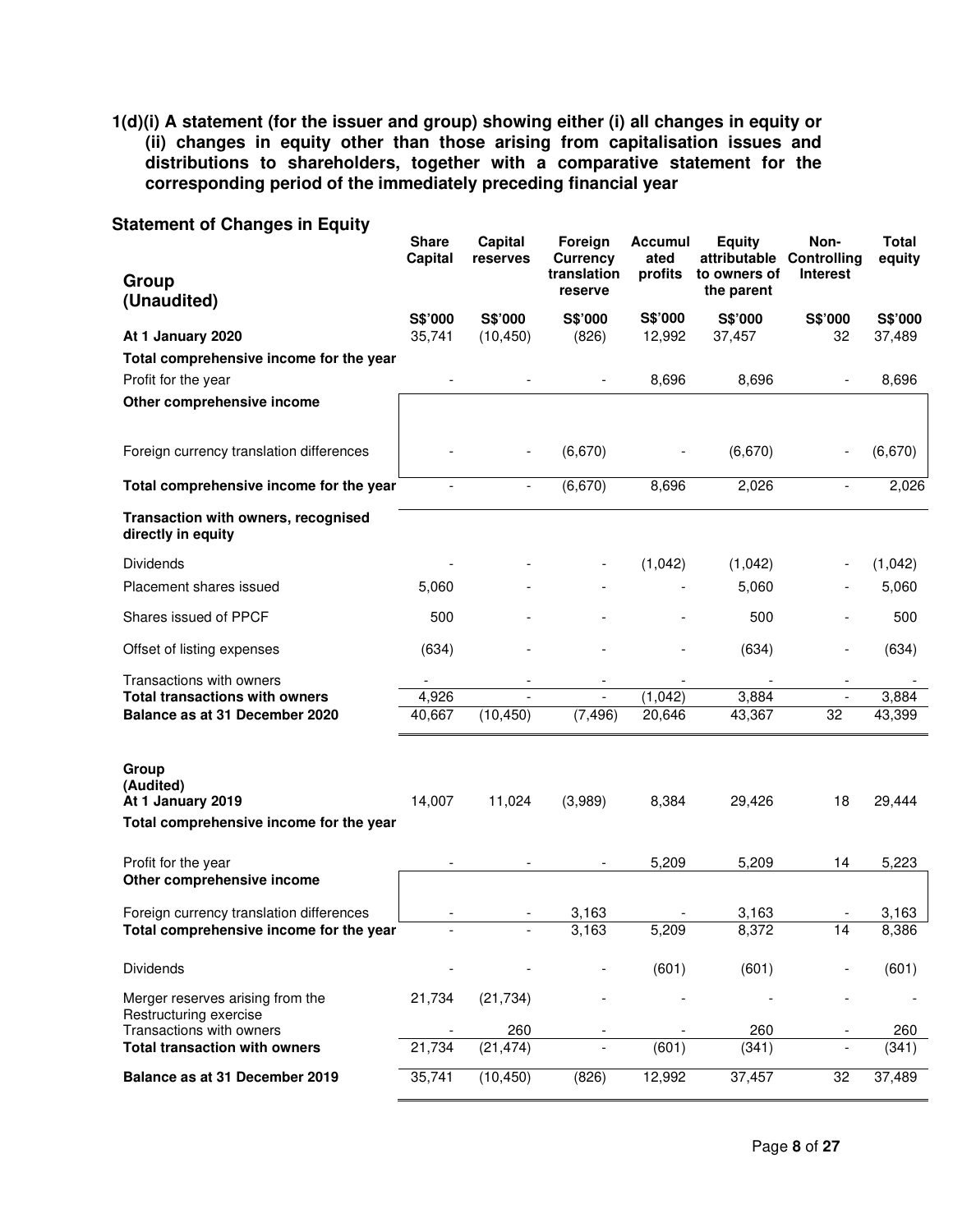# **Statement of Changes in Equity**

| Company<br>(Unaudited)                                    | <b>Share</b><br>Capital | <b>Capital</b><br>reserve | <b>Retained</b><br>earnings | <b>Total equity</b> |
|-----------------------------------------------------------|-------------------------|---------------------------|-----------------------------|---------------------|
|                                                           | S\$'000                 | S\$'000                   | S\$'000                     | S\$'000             |
| As at 1 January 2020                                      | 35,741                  | (21, 270)                 | 962                         | 15,433              |
| Profit for the period                                     |                         |                           | 1,798                       | 1,798               |
| Transaction with owners, recognised<br>directly in equity |                         |                           |                             |                     |
| <b>Dividends</b>                                          |                         |                           | (1,042)                     | (1,042)             |
| Shared issued to PPCF                                     | 500                     |                           |                             | 500                 |
| Placement shares issued                                   | 5.060                   |                           |                             | 5,060               |
| Offset of listing expenses                                | (390)                   |                           |                             | (390)               |
| Balance as at 31 December 2020                            | 40,911                  | (21, 270)                 | 1,718                       | 21,359              |

|                                                                                              | <b>Share</b><br>Capital | Capital<br>reserve | <b>Retained</b><br>earnings | <b>Total equity</b> |
|----------------------------------------------------------------------------------------------|-------------------------|--------------------|-----------------------------|---------------------|
| Company<br>(Audited)                                                                         | S\$'000                 | <b>S\$'000</b>     | S\$'000                     | <b>S\$'000</b>      |
| As at 1 January 2019                                                                         | $\mathbf{r}^{\star}$    | 150                | (149)                       | 1                   |
| Profit for the period                                                                        |                         |                    | 1,111                       | 1.111               |
| Transaction with owners, recognised<br>directly in equity                                    |                         |                    |                             |                     |
| Transactions with owners                                                                     |                         | 314                |                             | 314                 |
| Issuance of 9,999,900 ordinary shares<br>pursuant to the Restructuring Exercise <sup>^</sup> | 35.741                  |                    |                             | 35,741              |
| Merger reserves                                                                              |                         | (21, 734)          |                             | (21, 734)           |
| Balance as at 31 December 2019                                                               | 35,741                  | (21, 270)          | 962                         | 15,433              |

*Notes:* 

 *\* Less than \$1,000* 

*^ The Company was incorporated on 16 October 2018 in accordance with the Companies Act as a private company limited by shares under the name of "Don Agro International Private Limited". On 4 February 2020, our Company changed its name to "Don Agro International Limited" in connection with its conversion into a public company limited by shares.* 

*At the date of incorporation, our issued and paid-up share capital was S\$100, comprising 100 ordinary shares. Pursuant to a share swap agreement dated 21 November 2019 entered into between our Company and Vallerd Investments, our Company acquired from Vallerd Investments the entire issued and paid-up share capital of Tetra JSC held by it, comprising an aggregate of 62,403,000 ordinary shares for a total consideration of S\$35,741,000 based on the unaudited NTA of Tetra JSC and its subsidiaries as at 30 June 2019. The purchase consideration was satisfied by the issue and allotment of an aggregate of 9,999,900 shares in the capital of the Company credited as fully paid-up on 23 December 2019 and was arrived at on a willing buyer willing seller basis.*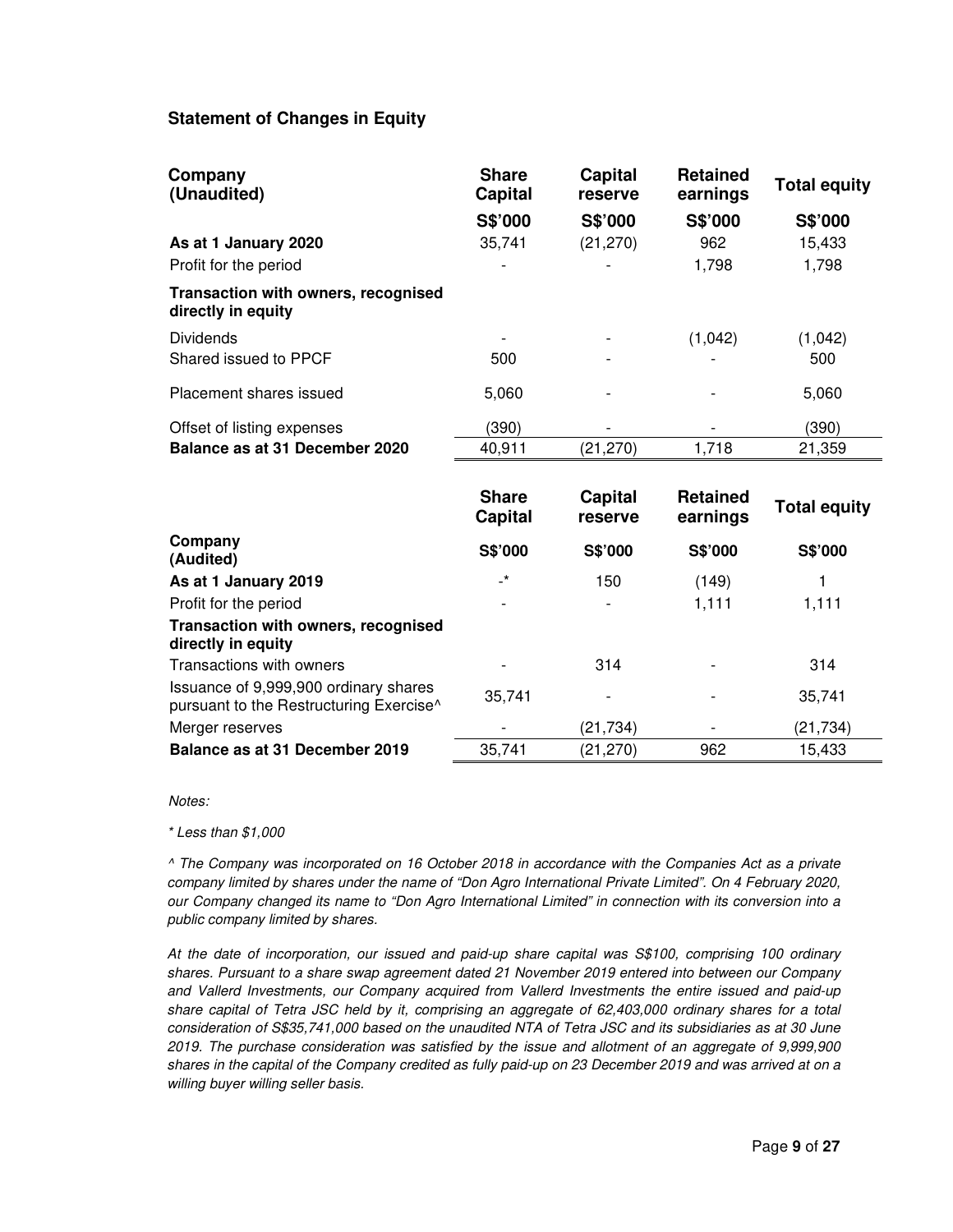**1(d)(ii) Details of any changes in the company's share capital arising from rights issue, bonus issue, subdivision, consolidation, share buy-backs, exercise of share options or warrants, conversion of other issues of equity securities, issue of shares for cash or as consideration for acquisition or for any other purpose since the end of the previous period reported on. State the number of shares that may be issued on conversion of all the outstanding convertibles, if any, against the total number of issued shares excluding treasury shares and subsidiary holdings of the issuer, as at the end of the current financial period reported on and as at the end of the corresponding period of the immediately preceding financial year. State also the number of shares held as treasury shares and the number of subsidiary holdings, if any, and the percentage of the aggregate number of treasury shares and subsidiary holdings held against the total number of shares outstanding in a class that is listed as at the end of the current financial period reported on and as at the end of the corresponding period of the immediately preceding financial year.**

**Share Capital – Ordinary Shares** 

|                                   | <b>Number of shares</b> | Issued and paid-up<br><b>Share Capital</b><br>(S\$) |
|-----------------------------------|-------------------------|-----------------------------------------------------|
| <b>Balance at 30.06.2020</b>      | 150,272,700             | 40,654,100                                          |
| <b>Offset of listing expenses</b> |                         | 12,900 <sup>1</sup>                                 |
| <b>Balance at 31.12.2020</b>      | 150,272,700             | 40,667,000                                          |

*Notes:* 

*.*

**1) In the second half year ended 31 December 2020, the Group has not recognised the listing expenses incurred pursuant to the IPO. S\$12,900 represents the exchange difference (gain) between share capital as at 30 June 2020 and 31 December 2020 due to depreciation of the Russian rouble.** 

The Company did not have any outstanding options, convertibles or treasury shares, and there were no subsidiary holdings as at 31 December 2020 and 31 December 2019. The Company was incorporated on 16 October 2018.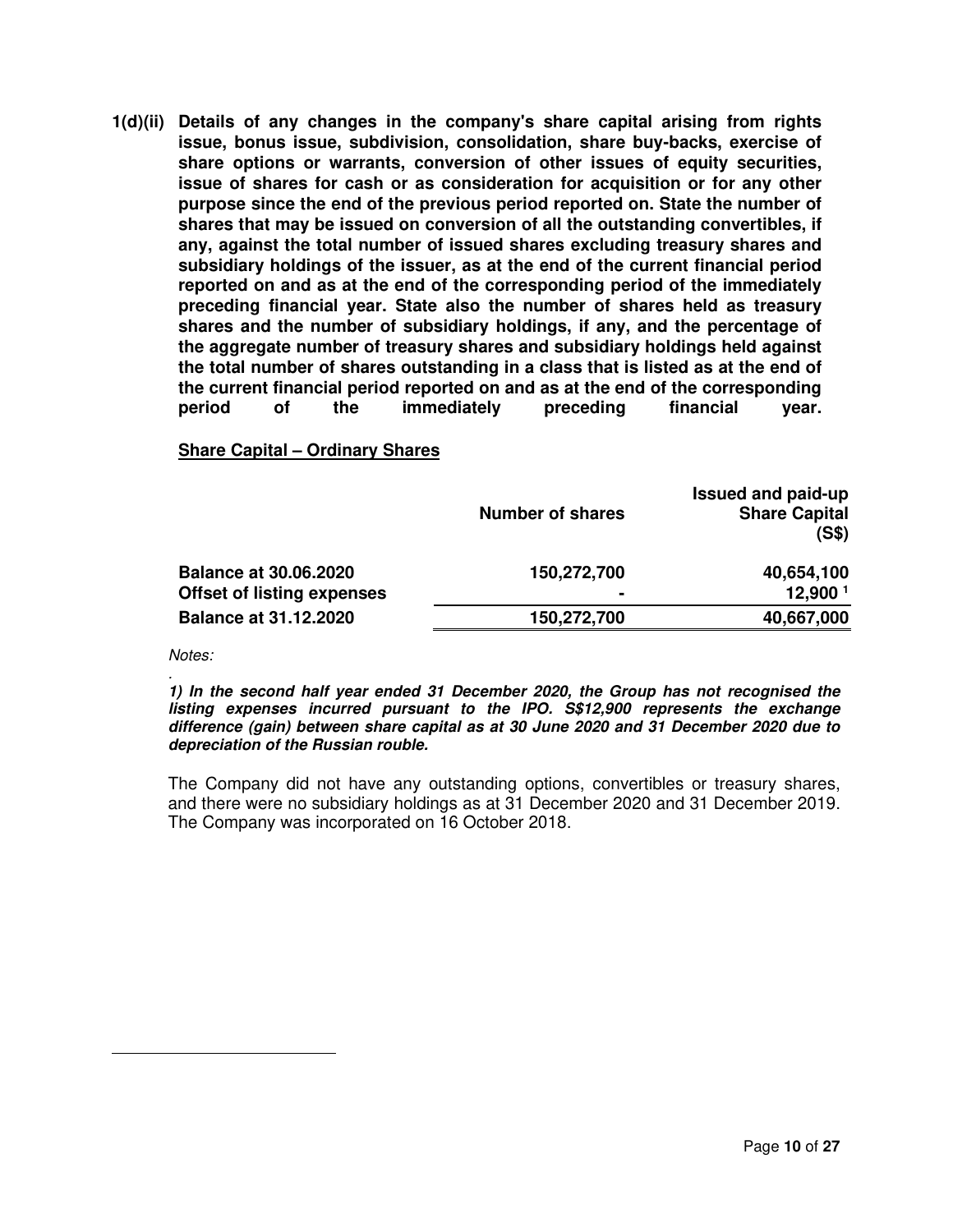**1(d)(iii) To show the total number of issued shares excluding treasury shares as at the end of the current financial period and as at the end of the immediately preceding year** 

**As at 31 December 2020 As at 31 December 2019**

**Total number of issued shares** 150,272,700 125,000,000

The Company did not have any treasury shares as at 31 December 2020 and 31 December 2019.

#### **1(d)(iv) A statement showing all sales, transfers, cancellation and/or use of treasury shares as at the end of the current financial period reported on.**

Not applicable. The Company did not have any treasury shares during and as at the end of the current financial year reported on.

#### **1(d)(v) A statement showing all sales, transfers, cancellation and/or use of subsidiary holdings as at the end of the current financial period reported on.**

 Not applicable. There were no subsidiary holdings during and as at the end of the current financial year reported on.

#### **2. Whether the figures have been audited or reviewed, and in accordance with which auditing standard or practice**

The figures have not been audited or reviewed by the Company's auditors.

#### **3. Where the figures have been audited or reviewed, the auditors' report (including any modifications or emphasis of a matter)**

Not applicable.

**3A. Where the latest financial statements are subject to an adverse opinion, qualified opinion or disclaimer of opinion:-** 

**(a) Updates on the efforts taken to resolve each outstanding audit issue.** 

**(b) Confirmation from the Board that the impact of all outstanding audit issues on the financial statements have been adequately disclosed.** 

**This is not required for any audit issue that is a material uncertainty relating to going concern.** 

Not applicable, as the Company's latest financial statements are not subject to an adverse opinion, qualified opinion or disclaimer of opinion.

**4. Whether the same accounting policies and methods of computation as in the issuer's most recently audited annual financial statements have been applied**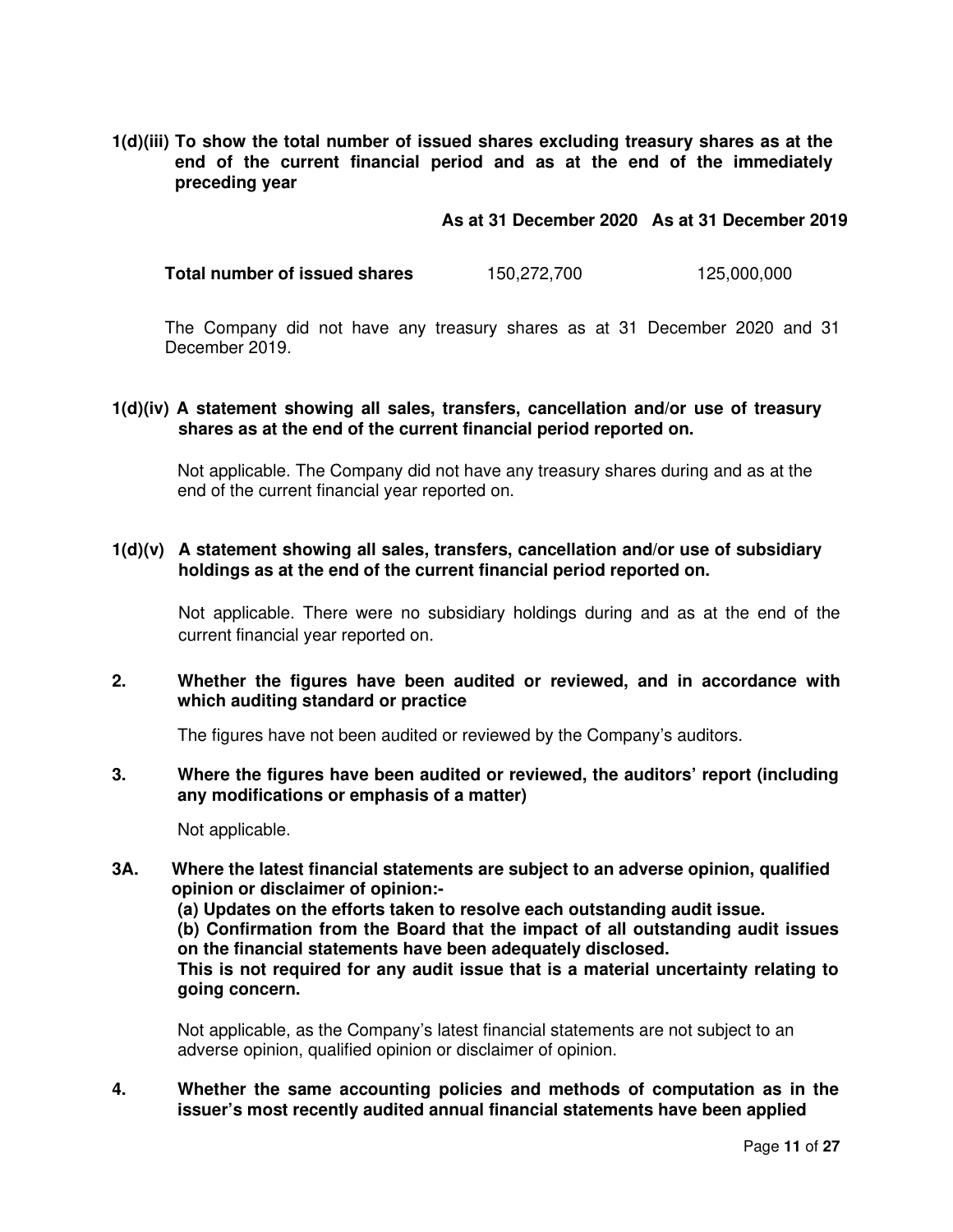The Group has adopted the same accounting policies and methods of computation as those in the audited combined financial statements for the financial year ended 31 December 2019.

**5. If there are any changes in the accounting policies and methods of computation, including any required by an accounting standard, what has changed, as well as the reasons for, and the effect of, the change** 

There was no change in the accounting policies and methods of computation for the current financial period reported on.

**6. Earnings per ordinary share of the group for the current period reported on and the corresponding period of the immediately preceding financial year, after deducting any provision for preference dividends** 

|                                                                 | Group                   |                     |  |  |
|-----------------------------------------------------------------|-------------------------|---------------------|--|--|
|                                                                 | For the Full Year Ended |                     |  |  |
| Earnings per share ("EPS")                                      | 31 December<br>2020     | 31 December<br>2019 |  |  |
| Profit attributable to shareholders of the Company<br>(S\$'000) | 8,696                   | 5,209               |  |  |
| Weighted average number of shares <sup>(1)</sup>                | 147,749,603             | 125,000,000         |  |  |
| Basic and fully diluted EPS <sup>(2)</sup> (cents)              | 5.89                    | 4.17                |  |  |

*Notes:-* 

- *(1) The weighted average number of shares as at 31 December 2019 includes the estimated shares issued to effect the acquisition of interests in common control entities pursuant to the Group's Restructuring Exercise (as defined in the Company's Offer Document) on the basis the transfer had taken effect as at 1 January 2016, or the dates of incorporation/establishments of subsidiaries under common control, if later.*
- *(2) The fully diluted EPS of the Group for the full year ended 31 December 2020 and 2019 is the same as the basic EPS because there were no potentially dilutive ordinary shares in issue during and as at the end of the respective financial year.*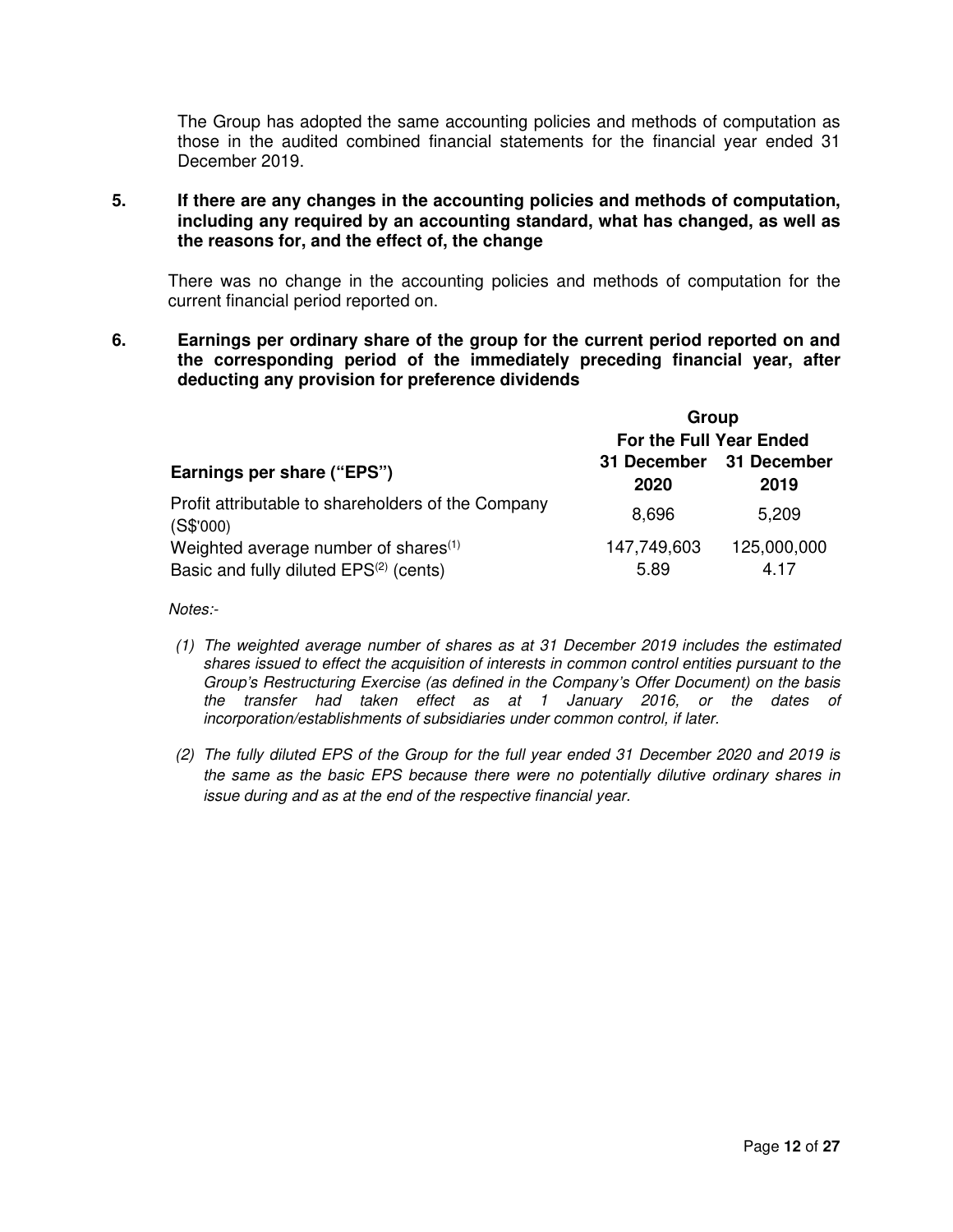- **7. Net asset value (for the issuer and group) per ordinary share based on the total number of issued shares excluding treasury shares of the issuer at the end of the:-** 
	- **(a) Current period reported on; and**
	- **(b) Immediately preceding financial year.**

|                                               | Group                                    |                                               | Company                                  |                                          |
|-----------------------------------------------|------------------------------------------|-----------------------------------------------|------------------------------------------|------------------------------------------|
|                                               | As at 31<br>December 2020<br>(Unaudited) | <b>As at 31</b><br>December 2020<br>(Audited) | As at 31<br>December 2020<br>(Unaudited) | As at 31<br>December 2019<br>(Unaudited) |
| Net asset value (S\$'000)                     | 43,367                                   | 37,457                                        | 21.359                                   | 15.433                                   |
| Number of ordinary shares in<br>issue         | 150,272,700                              | 125,000,000                                   | 150,272,700                              | 125,000,000                              |
| Net asset value per ordinary<br>share (cents) | 28.86                                    | 29.97                                         | 14.21                                    | 12.35                                    |

- **8. A review of the performance of the group, to the extent necessary for a reasonable understanding of the group's business. The review must discuss:-** 
	- **(a) any significant factors that affected the turnover, costs, and earnings of the group for the current financial period reported on, including (where applicable) seasonal or cyclical factors; and**
	- **(b) any material factors that affected the cash flow, working capital, assets or liabilities of the group during the current financial period reported on**

# **Review for the performance of the Group for the full year ended 31 December 2020 ("FY2020") as compared to the full year ended 31 December 2019 ("FY2019")**

# Consolidated Statement of Comprehensive Income

#### **Revenue**

The revenue for FY2020 decreased by approximately S\$4.4 million or 12.5%, from approximately S\$35.4 million in FY2019 to approximately S\$31.0 million in FY2020. The decrease is mainly attributable to a decrease in the revenue from sale of crops and a decrease in production output of our crops as a result of lower yield per hectare of land amounting to approximately S\$4.6 million. The decrease in the revenue from sale of crops was mainly due to lower sales of prior year sunflower harvest as a significant yield of sunflower harvested in FY2018 was sold in FY2019.

The decrease in revenue is partially offset by an increase in the revenue from sale of livestock and milk of approximately S\$0.2 million due to an increase in the milk yield per cow per day from 19.5 litres to 20.1 litres.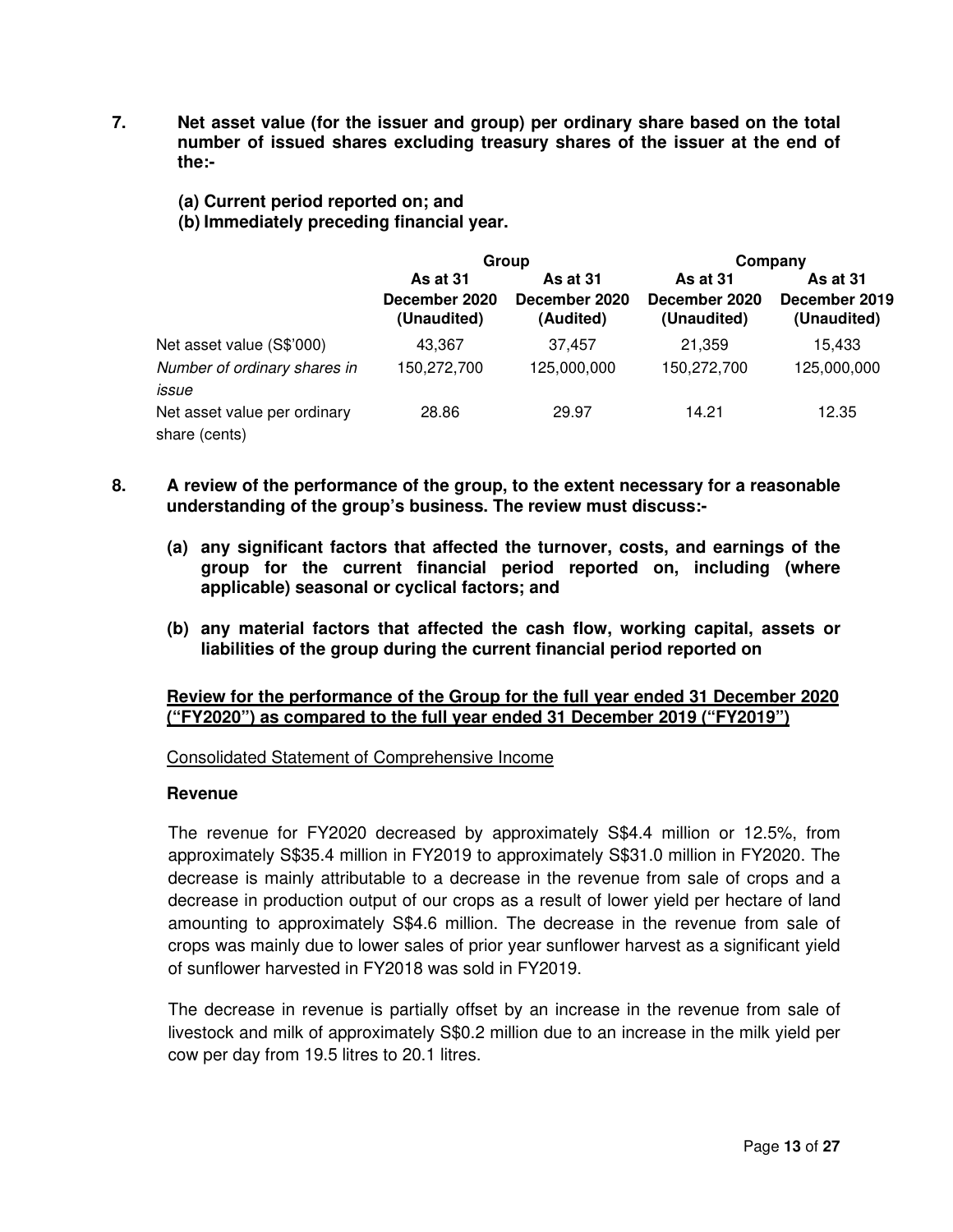# **Cost of sales**

The cost of sales decreased by approximately S\$7.8 million or 23.3% from approximately S\$33.3 million in FY2019 to approximately S\$25.5 million in FY2020. The decrease in the cost of sales is mainly attributable to (i) a decrease in biological assets sold of approximately S\$5.0 million mainly due to a higher volume in sale of sunflower which were harvested in FY2018 and sold in FY2019 and decrease in sales of other agricultural produce harvested in FY2020 such as winter wheat, sunflower and corn due to decrease in a crop yield; (ii) a decrease in wages and salaries of approximately S\$1.2 million mainly due to lesser manpower required due to lower yield of our crops; and the absence of bonus for crop's segment employees in FY2020 as a result of nonachievement of necessary crop yield; (iii) decrease in growing and harvesting services of approximately S\$0.3 million mainly due to decrease in agriculture produce sold; iv) a decrease in operating lease expenses of approximately S\$0.5 million mainly due to the application of SFRS(I) 16 Leases from 1 January 2019, which resulted in operating expenses being capitalised in inventory and recognised in cost of sales in FY2019.

# **Gain/(loss) from change in fair value of biological assets and agricultural produce**

The gain from change in fair value of biological assets and agricultural produce increased by approximately S\$2.7 million or 41.5% from approximately S\$6.5 million in FY2019 to approximately S\$9.2 million in FY2020. The increase is mainly attributable to a gain from change in fair value of crops of approximately S\$10.9 million due to increase in the agricultural produce's prices in line with world economic trend. The increase was partly offset by a decrease in the fair value of livestock in FY2020 of approximately S\$1.7 million mainly due to the increase in herd management expenses due to i) higher volume of feed consumption, in accordance with protein diet of the main herd; and ii) higher prices of agricultural produce used as feeds for the cows.

|                         | <b>FY2020</b>    | <b>FY2019</b>  | Change $(\%)$ |
|-------------------------|------------------|----------------|---------------|
|                         | <b>Unaudited</b> | <b>Audited</b> |               |
| Gross profit (S\$'000)  | 14.626           | 8.589          | 70.3          |
| Gross profit margin (%) | 47.2             | 24.2           |               |

# **Gross profit and gross profit margin**

The gross profit increased by approximately S\$6.1 million from approximately S\$8.5 million in FY2019 to approximately S\$14.6 million in FY2020. The increase is mainly attributable to i) a decrease in the cost of sales of approximately S\$7.8 million due to decrease in agricultural produce offset by the decrease in revenue of approximately S\$4.4 million as result of a decrease in production output of crops and (ii) an increase in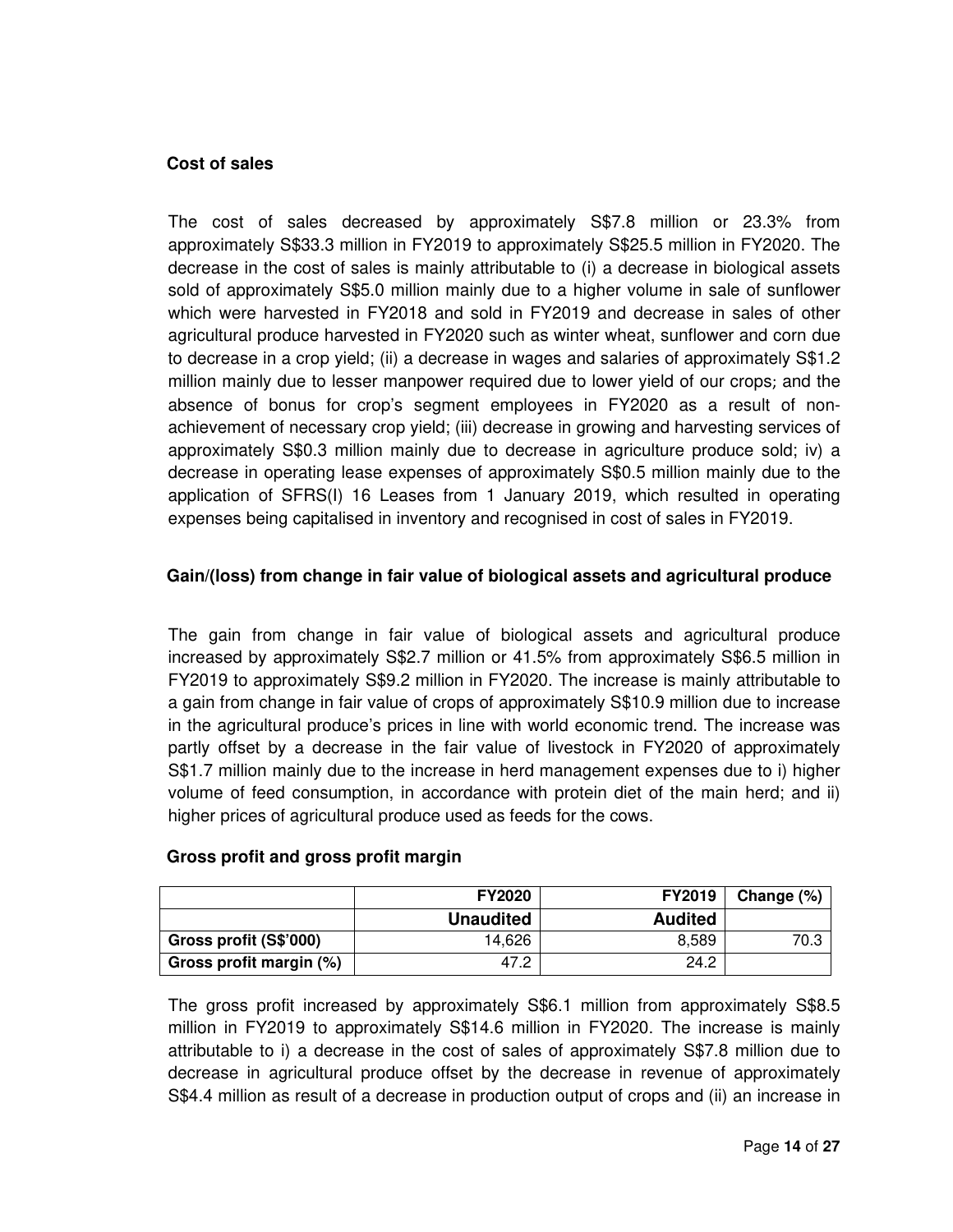the gain from change in fair value of biological assets and agricultural produce of approximately S\$2.7 million due to increase in prices of agricultural produce.

#### **Administrative expenses**

Total administrative expenses increased by approximately S\$1.0 million or 46.9% from approximately S\$2.1 million in FY2019 to approximately S\$3.1 million in FY2020. The increase is mainly attributable to an increase in costs related to information, consulting and other professional services.

#### **Other operating expenses, net**

The other operating expenses, net increased by approximately S\$1.5 million or 540.8% from approximately S\$0.3 million in FY2019 to approximately S\$1.8 million in FY2020. This increase is mainly attributable to (i) absence of the gain in the disposal of a land plot and compensation by the Russian Railways in accordance with Court decision of approximately S\$0.6 million recognised in FY2019 (please refer to page 220 to 221 of the Company's Offer Document for further details); (ii) the accrual of directors' remuneration and withholding tax from the remuneration of approximately S\$0.5 million in FY2020; iii) the absence of the reversal of withholding tax provision on interest payments in relation to promissory notes payable to Vallerd Investments Limited. of approximately S\$0.3 million recognised in FY2019; and iv) the recognition of tax reserve in FY2020 after onsite audit in Don Agro LLC for assessment period 2016-2017 of approximately S\$0.1 million.

# **Finance income**

Finance income decreased by approximately S\$0.1 million or 63.9 % from approximately S\$0.2 million in FY2019 to approximately S\$0.1 million in FY2020 due to change in lease liabilities as result of increase in prices of agricultural produce given to the landlords as a rent-in –kind.

#### **Finance costs**

Finance costs decreased by approximately S\$0.1 million or 14.0% from S\$0.9 million in FY2019 to S\$0.8 million in FY2020. The decrease is a result of a decrease in the finance lease expenses of approximately S\$0.1 million due to the acquisition of a previously rented land plots from the landlords by Don Agro LLC, resulting in lesser finance lease expenses incurred.

# **Tax expense**

Tax expense remained constant at approximately S\$0.3 million for FY2019 and FY2020.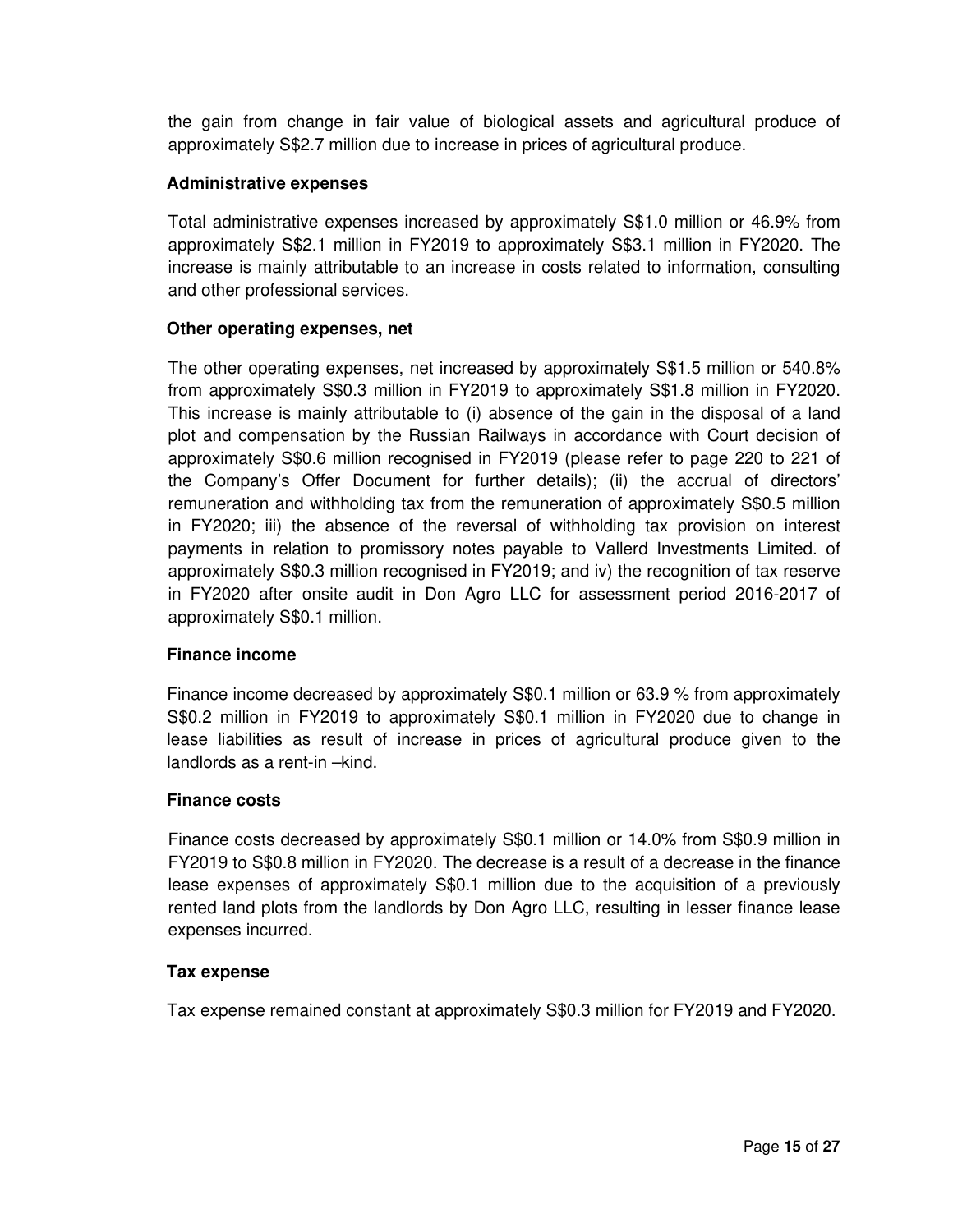# Consolidated Statement of Financial Position

#### **Non-current assets**

#### **Property, plant and equipment**

The Group's property, plant and equipment increased by approximately S\$0.9 million or 7.6% from approximately S\$11.9 million as at 31 December 2019 to approximately S\$12.8 million as at 31 December 2020. This is attributable to the purchase of new machineries, buildings and land plots of approximately S\$2.3 million and the acquisition of 99.99% stake in Volgo-Agro LLC ("Volgo-Agro") on 27 October 2020 of approximately S\$0.9 million. This was partially offset by i) the loss on movements in exchange rate of approximately S\$2.2 million; and ii) the write –off construction in progress of approximately S\$0.1 million

#### **Right-of-use assets**

Right-of-use assets increased by approximately S\$0.2 million or 4.3% from approximately S\$4.6 million as at 31 December 2019 to approximately S\$4.8 million as at 31 December 2020. The increase is mainly due to increase in agricultural produce prices which was partly offset to the depreciation of right-of-use assets.

#### **Goodwill**

Goodwill amounting to S\$0.5 million is a result of the acquisition of Volgo-Agro.

# **Biological assets**

Non-current biological assets comprised mainly livestock and permanent grasses. Noncurrent biological assets decreased by approximately S\$2.2 million as at 31 December 2020 mainly due to the decrease in fair value of livestock due to an increase in management herd costs.

#### **Current assets**

# **Biological assets**

Current biological assets comprised mainly unharvested crops. Current biological assets increased by approximately S\$0.7 million in FY2020, mainly due to an increase in fair value of our crops due to an increase in agricultural produce's prices in line with world economic trend.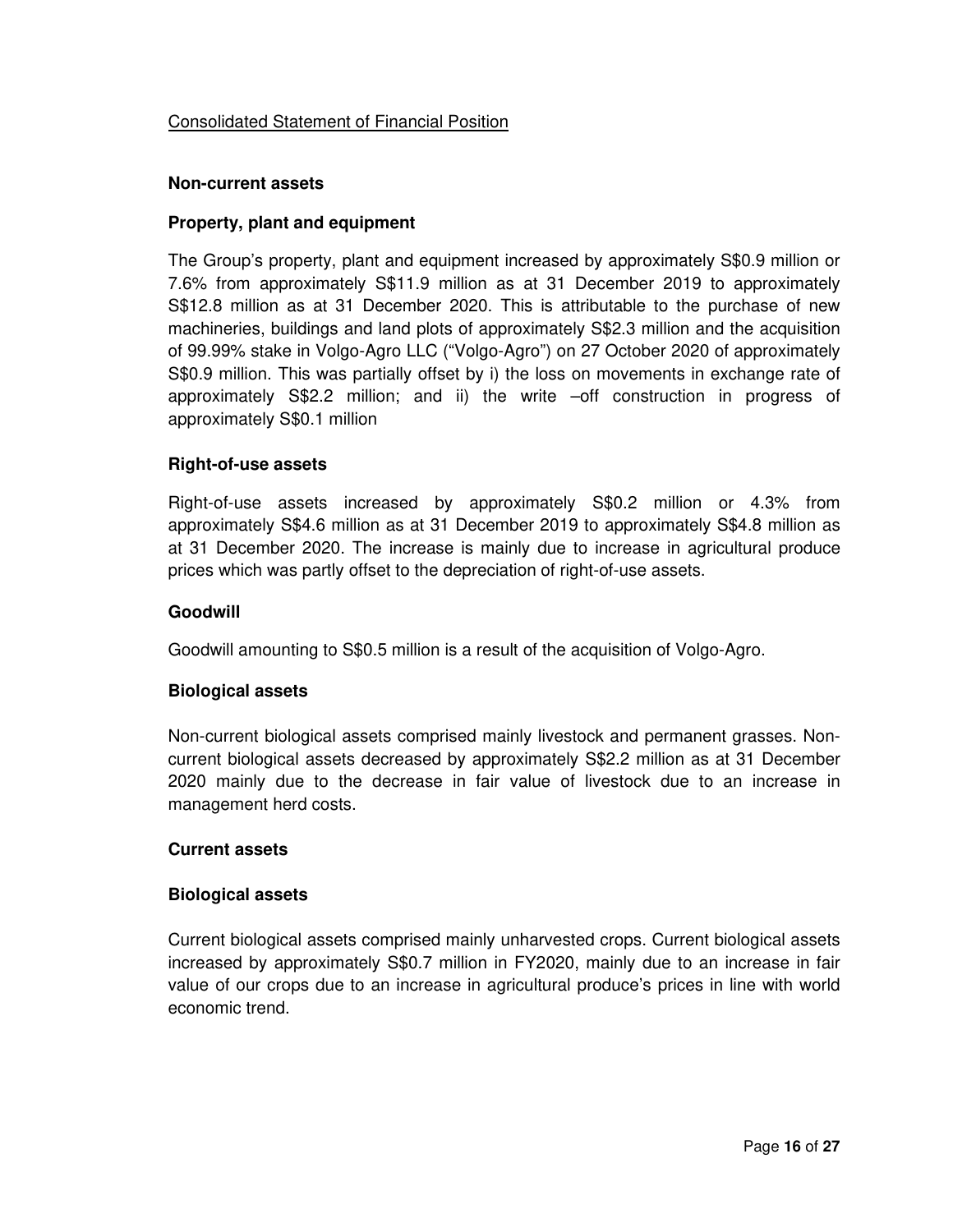#### **Inventories**

Inventories increased by approximately S\$3.4 million or 52.3% in FY2020 as a result of an increase in finished goods due to increase in crop prices.

#### **Investments**

Short term investments represent bank deposits placed with tenures not exceeding 3 months.

Investments increased by approximately S\$1.0 million or 31.2% in FY2020, compared to the balance outstanding as at 31 December 2019 due to the Group depositing some of its cash into short-term bank deposits.

#### **Trade and other receivables**

Trade and other receivables comprised mainly trade receivables from external parties, advances paid to suppliers, tax receivable and prepaid listing expenses. Trade and other receivables decreased by approximately S\$0.6 million or 15.2% as at 31 December 2020. This was mainly due to (i) decrease in trade receivable from LLC AMILCO and LLC Grain Service which were paid in FY2020; (ii) decrease in prepaid listing expenses as such expenses had been capitalised against share capital in accordance with SFRS(I) 32 in FY2020. This was partly offset by an increase in advances for suppliers, EvroHim Trading Rus LLC, for the purchase of the fertilisers for spring sowing; and Avers Torgovii dom LLC for seeds purchase.

# **Cash and cash equivalents**

Cash and cash equivalents comprise petty cash, bank balances and short-term bank deposits. Cash and cash equivalents increased by approximately S\$5.3 million or 115.2% as at 31 December 2020.

Please refer the section entitled "Consolidated Statement of Cash Flow" below for further information.

# **Non-current liabilities and Current liabilities**

#### **Loans and borrowings**

The borrowings mainly relate to the amount borrowed by our Group from banks and loans from third parties.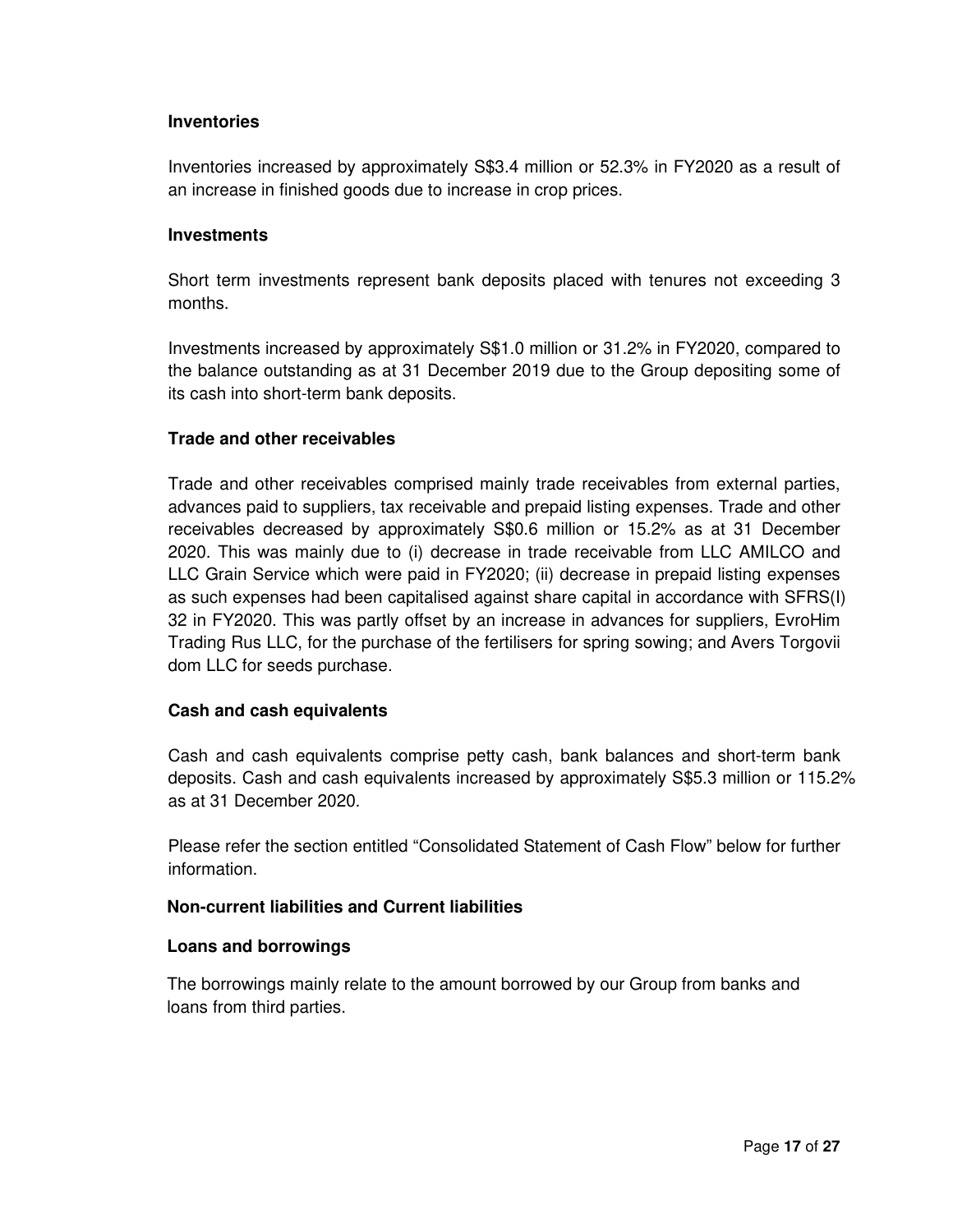| S\$'000      | As at 31 December<br>2020 | As at 31 December<br>2019 | Change (%) |
|--------------|---------------------------|---------------------------|------------|
| Non-Current  | 1.061                     | 988                       | 7.4        |
| Current      | 6.085                     | 4.679                     | 30.0       |
| <b>Total</b> | 7.146                     | 5,667                     | 26.1       |

The Group's borrowings increased by approximately S\$1.5 million or 26.1% as at 31 December 2020. This is mainly attributable to proceeds from new borrowings of approximately S\$8.8 million by the Group for the purchase of seeds, gas and fertilisers, which was partly offset by i) the repayment of bank borrowings of approximately S\$6.3 million; and ii) the loss on movements in exchange rate of approximately S\$1.0 million.

# **Lease liabilities**

The lease liabilities mainly relate to the lease arrangements for agricultural equipment and land plots.

|              | As at 31 December | As at 31 December 2019 | Change $(\%)$ |
|--------------|-------------------|------------------------|---------------|
|              | 2020              | S\$'000                |               |
|              | S\$'000           |                        |               |
| Current      | 652               | 549                    | 18.8          |
| Non-current  | 4,530             | 4,425                  | 2.4           |
| <b>Total</b> | 5,182             | 4,974                  | 4.2           |

The group's lease liabilities increased by approximately S\$0.3 million from approximately S\$4.9 million as at 31 December 2019 to approximately S\$5.2 million as at 31 December 2020. This is attributable to the increase in agricultural produce prices.

# **Trade and other payables**

Trade and other payables comprised advances received from customers, taxes payables other than on income tax, accrued listing expenses and payables to employees.

The trade and other payables increased by approximately S\$1.8 million or 103.7% as at 31 December 2020. The increase is mainly attributable to increase in other payable due to the Volgo Agro's debt from New Invest Group. The outstanding debt will be paid in the financial year ending 31 December 2021 ("**FY2021**").

# **Provisions**

The provisions decreased by S\$0.2 million from S\$0.9 million as at 31 December 2019 to S\$0.7 million as at 31 December 2020. This decrease is due to the absence of bonus for crop's segment employees as a result of non-achievement of necessary crop yield in FY2020.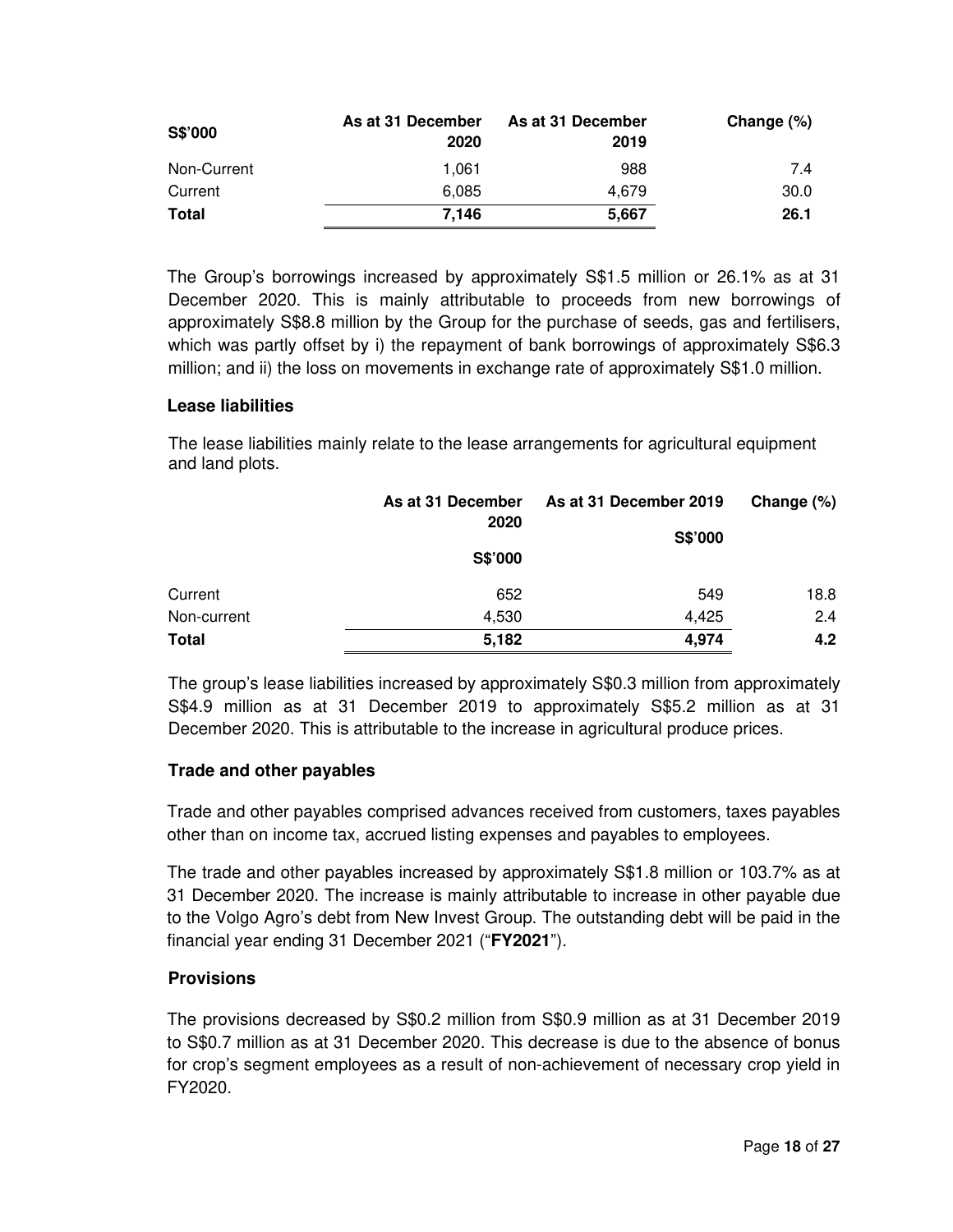# **Shareholder's equity**

The Group's equity increased by approximately S\$5.9 million or 15.7% from approximately S\$37.5 million as at 31 December 2019 to approximately S\$43.4 million as at 31 December 2020. This is mainly attributable to (i) an increase in share capital of approximately S\$4.9 million due to proceeds from issuance of placement shares and PPCF shares of approximately S\$5.1 million and S\$0.5 million respectively, which were partly offset by the prepaid listing expenses of approximately S\$0.7 million; and (ii) increase in accumulated profits of approximately S\$8.7 million due to profit for FY2020.

This was partially offset by (i) a decrease in foreign currency translation reserve of approximately S\$6.7 million due to loss on movements in exchange rates; and (ii) accrual of dividends for FY2019 amounting to \$1.04 million.

# Consolidated Statement of Cash Flow

# **Net cash flows from operating activities**

Cash flows generated from operating activities of S\$6.1 million in FY2020 was mainly due to changes in biological assets as result of the adjustment from the revaluation of winter wheat which will be harvested in FY 2021 amounting to S\$8.3 million as result of higher agricultural prices.

# **Net cash flows used in investing activities**

Cash flows used in investing activities of S\$6.0 million was mainly due to i) the purchase of property, plant and equipment of S\$ 4.0 million; ii) change in the deposit placed/returned in the banks of S\$1.7 million; and iii) acquisition of Volgo-Agro of S\$0.7 million.

# **Net cash flows from financing activities**

Net cash generated from financing activities amounted to approximately S\$6.2 million, which was mainly attributable to (i) repayment of borrowings of approximately S\$6.3 million in relation to the bank loans; (ii) interest paid of approximately S\$0.3 million; (iii) dividends paid of approximately S\$1.0 million; and (iv) repayment of lease liabilities of approximately S\$0.1 million. This was offset by proceeds from borrowings of approximately S\$8.8 million from the banks and proceeds from placement shares issued of S\$5.1 million.

As a result of the above, cash and cash equivalents increased by approximately S\$5.3 million during FY2020. Cash and cash equivalents amounted to S\$10.0 million as at 31 December 2020.

# **9. Where a forecast, or a prospect statement, has been previously disclosed to shareholders, any variance between it and the actual results**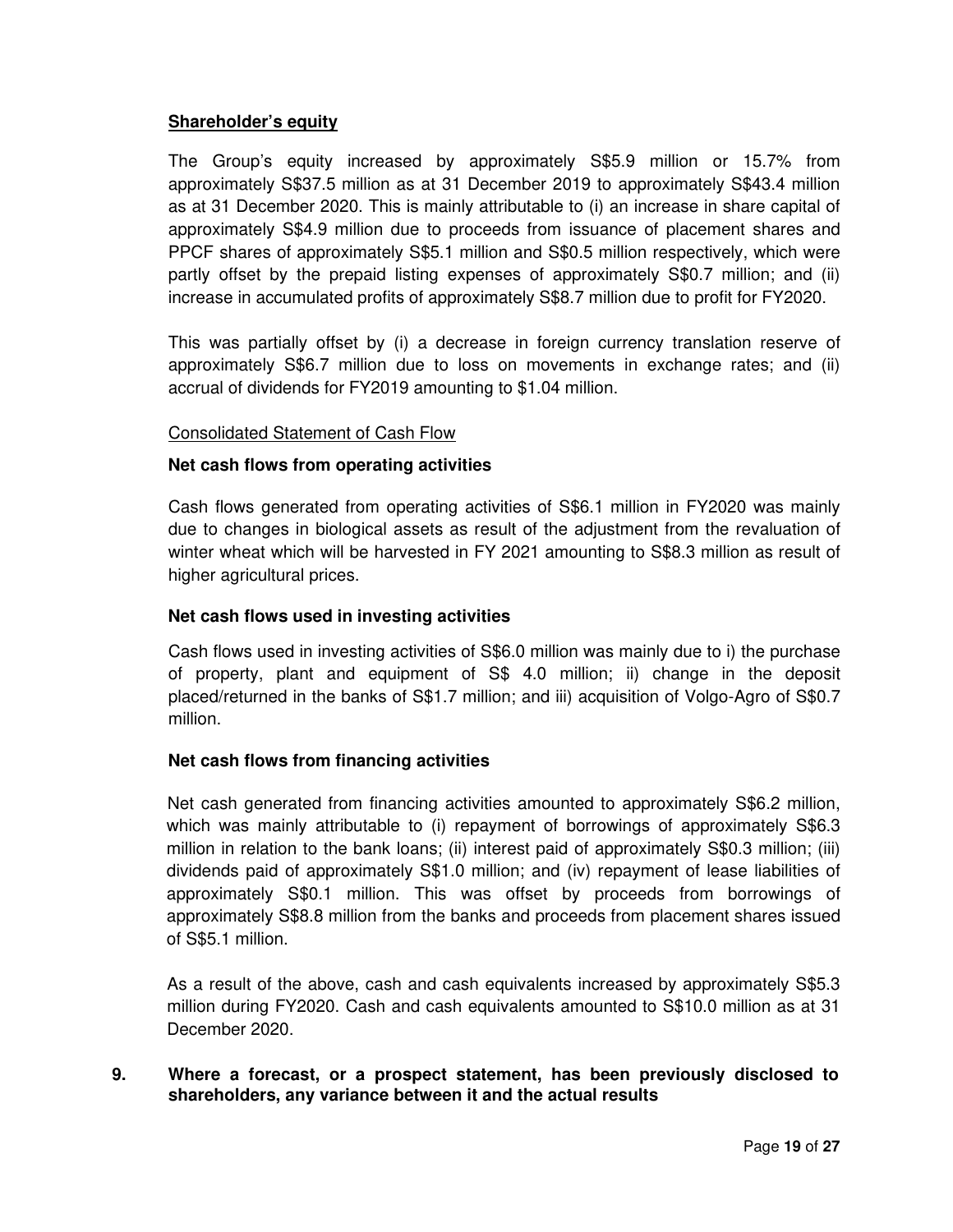There was no specified forecast or prospect statement previously disclosed to the shareholders.

#### **10. A commentary at the date of the announcement of the significant trends and competitive conditions of the industry in which the group operates and any known factors or events that may affect the group in the next reporting period and the next 12 months.**

World prices for agricultural produce, especially for sunflower and wheat, have shown a stable growth in 2020. In order to mitigate the impact of this growing trend on local market, the Russian Government introduced higher export duties in the beginning of 2021. The State announced that proceeds from export duties will be used to support the agricultural producers. For details, please refer Wheat Outlook: February 2021 (usda.gov). In this case, the Group does not expect any significant impact on the Group's margin and expect it to remain in line with previous financial years.

The Group expects harvest yield for FY2021 to be in line with the average yield of previous financial years.

In the dairy segment, the Group expects a further increase in milk yield and in total production due to constant improvement of production processes and genetics of the dairy herd. The Group forecasts a slight increase in average milk prices as a result of a growth in milk consumption in Russia, which will be compensated by higher feed prices.

# **11. Dividends**

# **If a decision regarding dividend has been made: -**

#### **(a) Whether an interim (final) dividend has been declared (recommended); and**

The Directors are pleased to recommend a tax exempt one-tier final dividend of S\$0.01157363 per ordinary share in respect of FY2020, which is subject to the approval of shareholders at the forthcoming annual general meeting to be convened.

Total amount of dividends to be recommended for approval is S\$1.74 million, which is 20% of the Group's net profit for FY2020 of S\$8.7 million. This is in line with the intention of the Directors to recommend and distribute dividends of up to 20% of the Group's profit after tax attributable to Shareholders for FY2020 subject to, inter-alia, the Group's earnings, financial performance, capital expenditure, working capital requirements and other factors deemed relevant by our Directors as disclosed in the Offer Document.

# **(b)(i) Amount per share (cents)**

1.157363 Singapore cents per ordinary share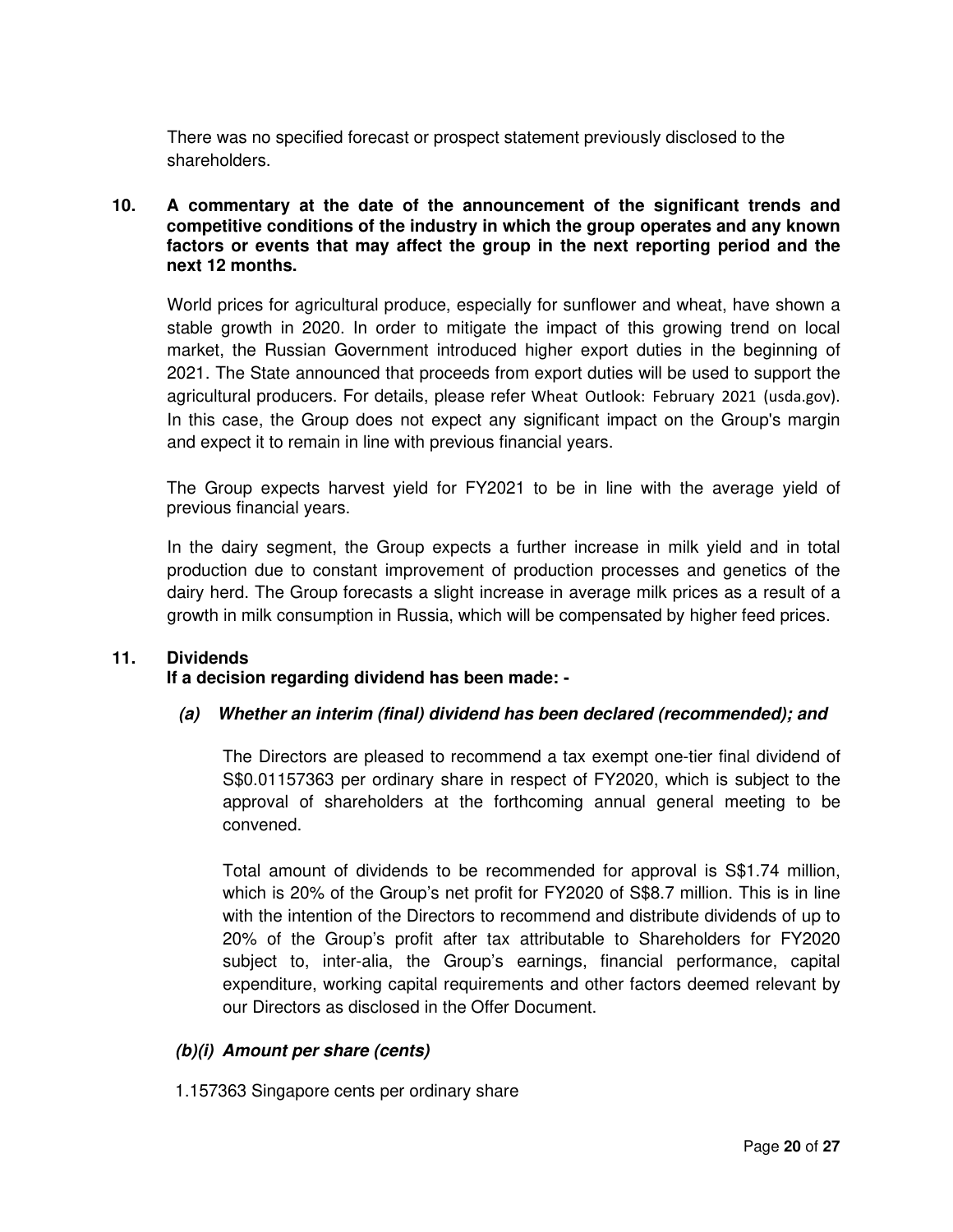- **(b)(ii) Previous corresponding period (cents)**  Not applicable.
- **(c) Whether the dividend is before tax, net of tax or tax exempt. If before tax or net of tax, state the tax rate and the country where the dividend is derived. (If the dividend is not taxable in the hands of shareholders, this must be stated).**

The dividend is one-tier tax exempt.

**(d) The date the dividend is payable.** 

To be announced at a later date. The proposed final dividend is subject to approval by the shareholders of the Company at the forthcoming Annual General Meeting.

**(e) The date on which Registrable Transfers receive by the Company (up to 5.00pm) will be registered before entitlements to the dividend are determined.** 

To be announced at a later date.

**12. If no dividend has been declared/recommended, a statement to that effect and the reason(s) for the decision** 

Not applicable.

**13. If the group has obtained a general mandate from shareholders for interested person transactions ("IPT"), the aggregate value of such transactions as required under Rule 920(1)(a)(ii). If no IPT mandate has been obtained, a statement to that effect.** 

The Group has not obtained a general mandate from shareholders for recurrent interested person transactions.

As at 31 December 2020 and 31 December 2019, the Group received a number of guarantees from a related party-Chief Executive Officer and Executive Director in connection with certain bank loans obtained by the Group in the amount of S\$5.7 million and S\$7.1 million, respectively.

As no compensation, fees or other benefits have been paid or are payable by our Group to Marat Devlet-Kildeyev for the provision of the sureties, our Directors are of the view that such sureties provided were not on an arm's length basis and not on normal commercial terms, but were not prejudicial to the interest of our Group and our minority Shareholders.

Please refer to pages 170 to 172 of the Company's Offer Document for further details.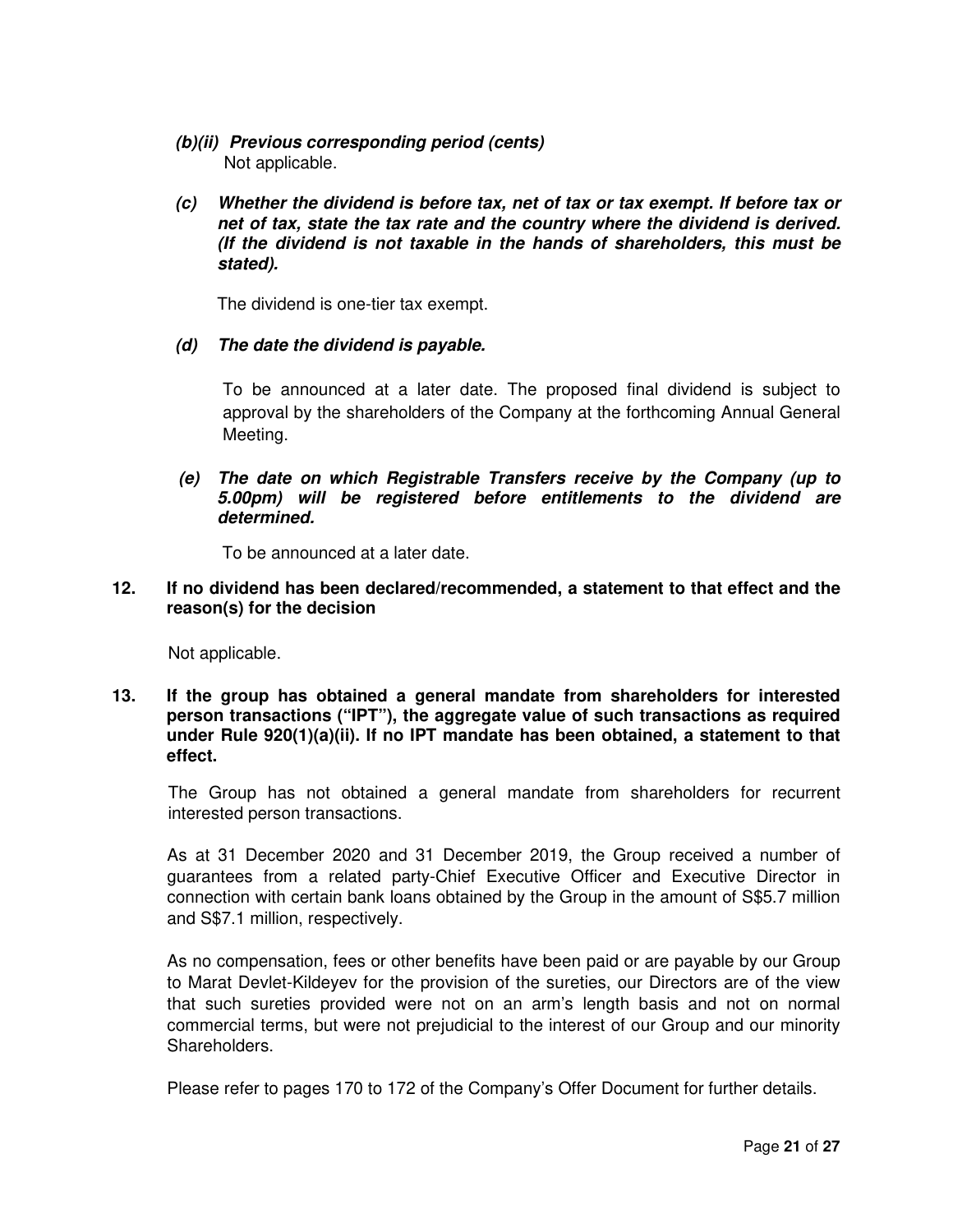# **14. Use of IPO proceeds**

Pursuant to the IPO on 14 February 2020, the Company received net proceeds of S\$1.3 million (after deducting listing and processing fees, professional fees and placement commission and other expenses) from the placement of new shares.

As at the date of this Announcement, there was no utilisation of the IPO proceeds.

The proposed use of IPO proceeds, as set out in the Company's Offer Document, is as below:

| Use of IPO proceeds                                                                                | Amount<br>allocated |
|----------------------------------------------------------------------------------------------------|---------------------|
|                                                                                                    | S\$'000             |
| Expansion of arable land bank                                                                      | 400                 |
| Acquisition of new equipment and<br>machinery                                                      | 400                 |
| To explore opportunities in mergers and<br>acquisitions, joint ventures and strategic<br>alliances | 400                 |
| General working capital                                                                            | 110                 |
| <b>Total</b>                                                                                       | 1,310               |

Pending the deployment of the unutilised IPO proceeds as set out above, the IPO proceeds have been placed in current account in DBS bank in Singapore. At the appropriate juncture, our Group will deploy the IPO Proceeds towards the uses stated above. The Company will make periodic announcements on the utilisation of the IPO Proceeds as and when the proceeds are materially disbursed and provide a status report on such use in its annual report and its half year and full year financial statements.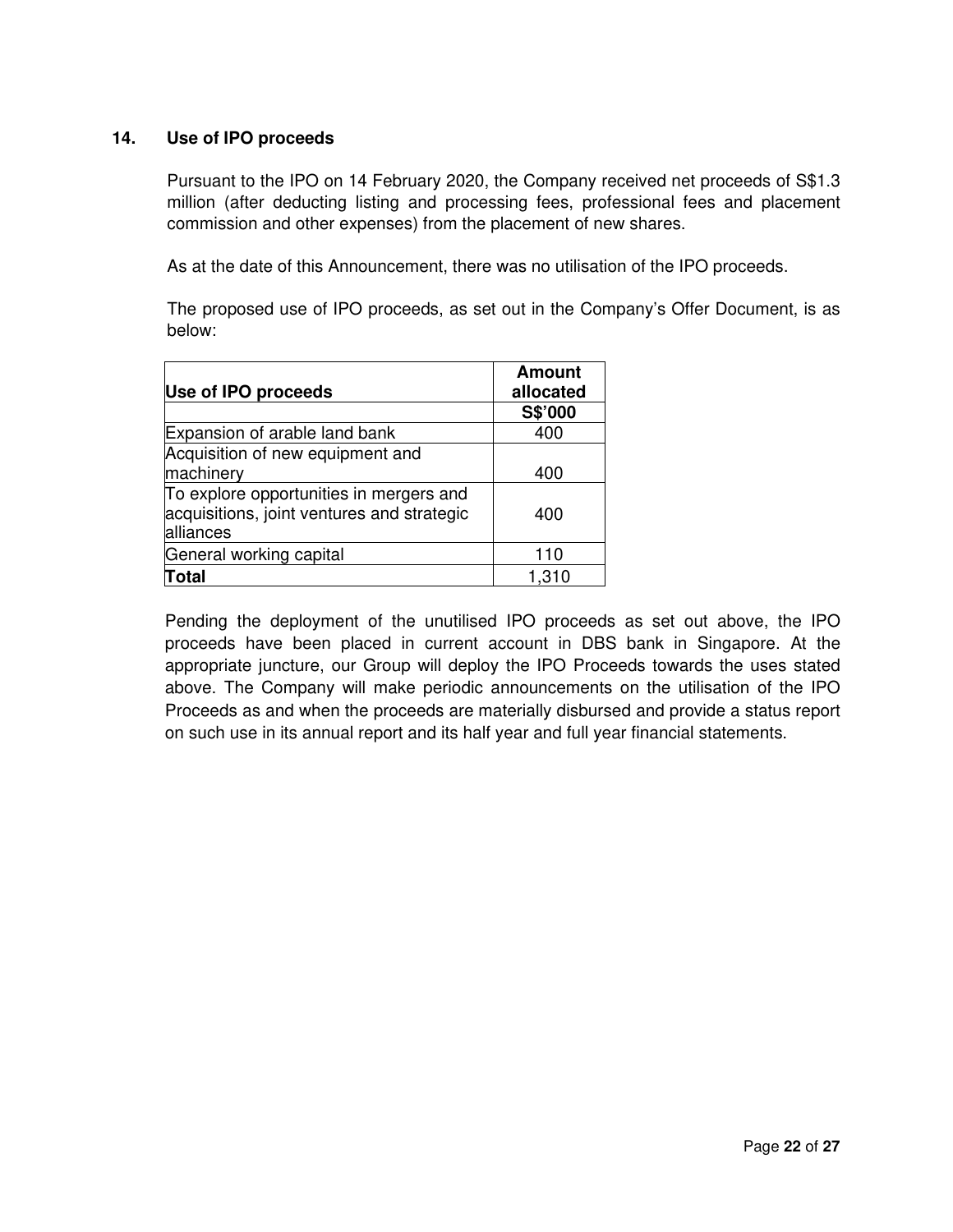**15. Segmented revenue and results for operating segments (of the group) in the form presented in the issuer's most recently audited annual financial statements, with comparative information for the immediately preceding year** 

# **Business segments**

| <b>Reportable Segments</b>   |              |                  |                         |                  |
|------------------------------|--------------|------------------|-------------------------|------------------|
|                              |              |                  | <b>Total reportable</b> | <b>All other</b> |
|                              | <b>Crops</b> | <b>Livestock</b> | segments                | segments         |
|                              | S\$'000      | S\$'000          | S\$'000                 | S\$'000          |
| 2020                         |              |                  |                         |                  |
| External revenue             | 21,059       | 9,834            | 30,893                  | 103              |
| Inter-segment revenue        | 2,505        |                  | 2,505                   |                  |
| Segment revenue              | 23,564       | 9,834            | 33,398                  | 103              |
| Segment profit/(loss) before |              |                  |                         |                  |
| tax                          | 10,000       | 408              | 10,408                  | (102)            |
| Other (expenses)/income      | (593)        | 82               | (511)                   | (1)              |
| Finance income               | 64           | 30               | 94                      | (4)              |
| Finance costs                | (759)        | (23)             | (782)                   | 1                |
| Depreciation                 | (1, 596)     | (220)            | (1, 816)                | (80)             |
| Unallocated expenses:        |              |                  |                         |                  |
| Listing expenses             |              |                  |                         | (1, 295)         |
| Segment assets               | 45,220       | 15,363           | 60,583                  | 47               |
| Unallocated assets:          |              |                  |                         |                  |
| <b>Prepaid listing</b>       |              |                  |                         |                  |
| expenses                     |              |                  |                         |                  |
| Capital expenditure          | 3,945        | 127              | 4,072                   |                  |
| Acquisition of subsidiary    | 952          |                  | 952                     |                  |
| Segment liabilities          | 15,331       | 1,836            | 17,167                  | 12               |
| Unallocated liabilities:     |              |                  |                         |                  |
| Dividend payable             |              |                  |                         | 52               |
| 2019                         |              |                  |                         |                  |
| External revenue             | 25,666       | 9,662            | 35,328                  | 103              |
| Inter-segment revenue        | 2,142        |                  | 2,142                   |                  |
| Segment revenue              | 27,808       | 9,662            | 37,470                  | 103              |
|                              |              |                  |                         |                  |
| Segment profit/(loss) before |              |                  |                         |                  |
| tax                          | 3,707        | 3,293            | 7,000                   | (109)            |
| Other (expenses)/income      | 554          | 526              | 1,080                   | 3                |
| Finance income               | 181          | 68               | 249                     |                  |
| Finance costs                | (850)        | (58)             | (908)                   |                  |
| Depreciation                 | (2,045)      | (18)             | (2,063)                 | (86)             |
| Unallocated expenses:        |              |                  |                         |                  |
| Listing expenses             |              |                  |                         | (1, 365)         |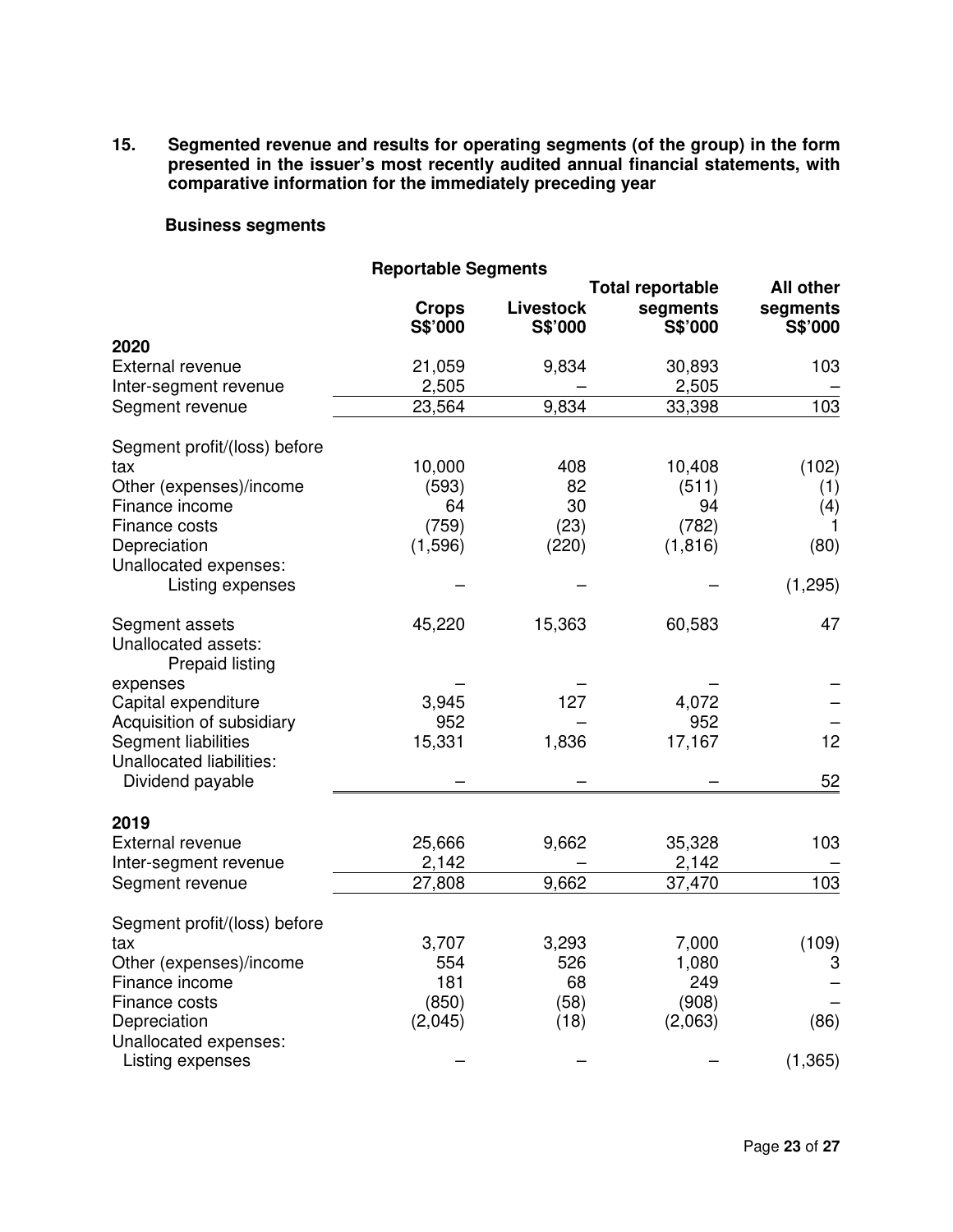|                                                 | <b>Reportable Segments</b> |                             |                                                |                                         |
|-------------------------------------------------|----------------------------|-----------------------------|------------------------------------------------|-----------------------------------------|
|                                                 | <b>Crops</b><br>S\$'000    | <b>Livestock</b><br>S\$'000 | <b>Total reportable</b><br>segments<br>S\$'000 | <b>All other</b><br>segments<br>S\$'000 |
| Segment assets<br>Unallocated assets:           | 34,664                     | 16,238                      | 50,902                                         | 25                                      |
| Prepaid listing expenses                        |                            |                             |                                                | 440                                     |
| Capital expenditure                             | 1,615                      | 127                         | 1,742                                          |                                         |
| Segment liabilities<br>Unallocated liabilities: | 12,036                     | 1,333                       | 13,369                                         | 11                                      |
| Accrued listing expenses                        |                            |                             |                                                | 498                                     |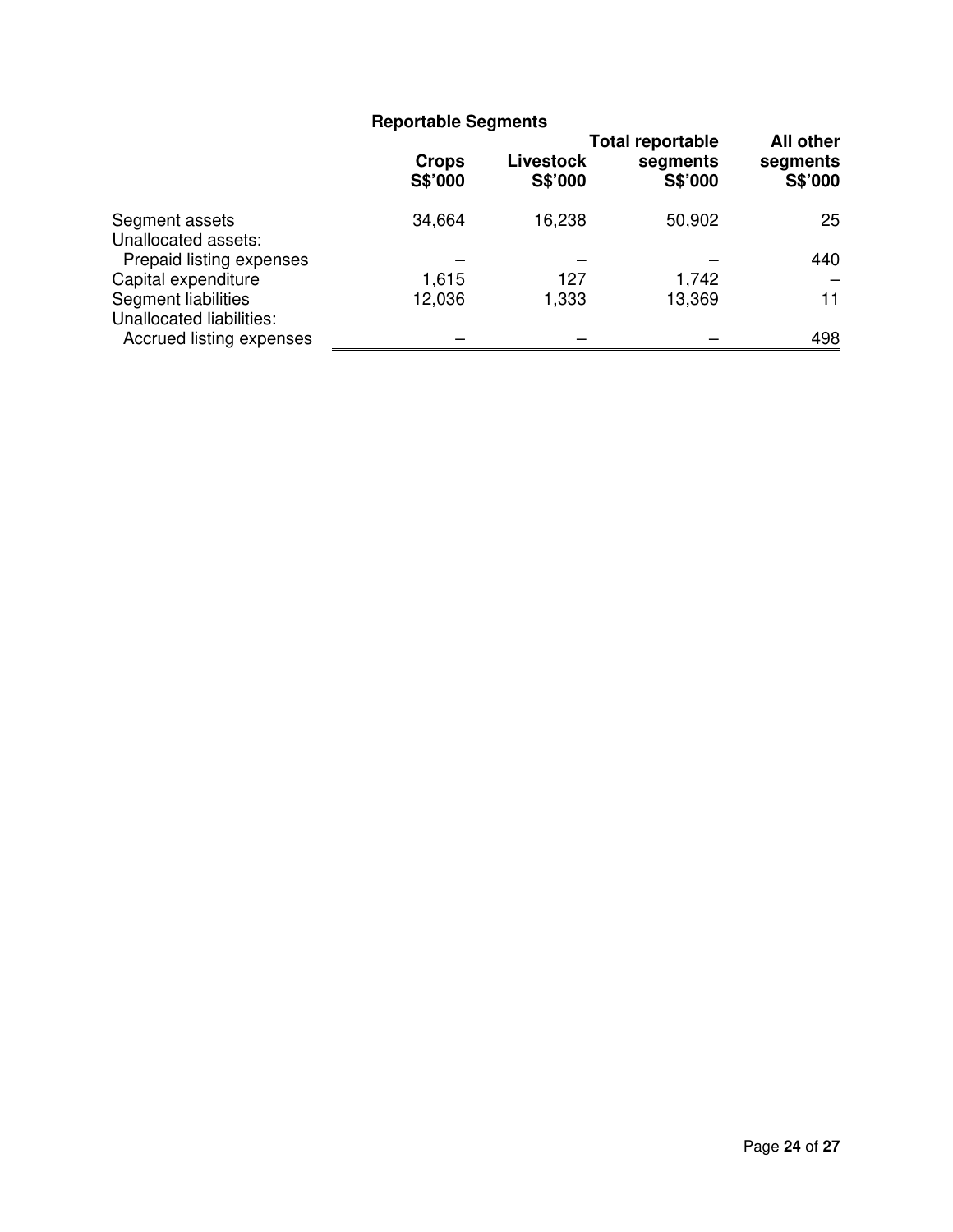# **Reconciliations of information on reportable segments to SFRS(I) measures**

| <b>Revenue</b><br>33,398<br>37,470<br>Total revenue for reportable segments<br>Revenue for other segments<br>103<br>103<br>Elimination of inter-segment revenue<br>(2, 142)<br>(2,505)<br><b>Combined revenue</b><br>35,431<br>30,996<br><b>Profit before tax</b><br>7,000<br>10,408<br>Total profit before tax for reportable segments<br>Profit before tax for other segments<br>(109)<br>(102)<br>Unallocated expenses: Listing expenses<br>(1, 365)<br>(1, 295)<br><b>Combined profit before tax</b><br>5,526<br>9,011<br><b>Assets</b><br>60,583<br>Total assets for reportable segments<br>50,902<br>Assets for other segments<br>25<br>47<br>Unallocated assets: Prepaid listing expenses<br>440<br>51,367<br><b>Combined total assets</b><br><b>Liabilities</b><br>13,369<br>Total liabilities for reportable segments<br>17,167<br>Liabilities for other segments<br>11<br>12<br>Unallocated liabilities: Accrued listing<br>498<br>expenses<br>52<br>Unallocated liabilities: Dividend payable<br>17,231<br><b>Combined total liabilities</b><br>13,878 | <b>FY2019</b><br>S\$'000 | <b>FY2020</b><br>S\$'000 |
|-------------------------------------------------------------------------------------------------------------------------------------------------------------------------------------------------------------------------------------------------------------------------------------------------------------------------------------------------------------------------------------------------------------------------------------------------------------------------------------------------------------------------------------------------------------------------------------------------------------------------------------------------------------------------------------------------------------------------------------------------------------------------------------------------------------------------------------------------------------------------------------------------------------------------------------------------------------------------------------------------------------------------------------------------------------------|--------------------------|--------------------------|
|                                                                                                                                                                                                                                                                                                                                                                                                                                                                                                                                                                                                                                                                                                                                                                                                                                                                                                                                                                                                                                                                   |                          |                          |
|                                                                                                                                                                                                                                                                                                                                                                                                                                                                                                                                                                                                                                                                                                                                                                                                                                                                                                                                                                                                                                                                   |                          |                          |
|                                                                                                                                                                                                                                                                                                                                                                                                                                                                                                                                                                                                                                                                                                                                                                                                                                                                                                                                                                                                                                                                   |                          |                          |
|                                                                                                                                                                                                                                                                                                                                                                                                                                                                                                                                                                                                                                                                                                                                                                                                                                                                                                                                                                                                                                                                   |                          |                          |
|                                                                                                                                                                                                                                                                                                                                                                                                                                                                                                                                                                                                                                                                                                                                                                                                                                                                                                                                                                                                                                                                   |                          |                          |
|                                                                                                                                                                                                                                                                                                                                                                                                                                                                                                                                                                                                                                                                                                                                                                                                                                                                                                                                                                                                                                                                   |                          |                          |
|                                                                                                                                                                                                                                                                                                                                                                                                                                                                                                                                                                                                                                                                                                                                                                                                                                                                                                                                                                                                                                                                   |                          |                          |
|                                                                                                                                                                                                                                                                                                                                                                                                                                                                                                                                                                                                                                                                                                                                                                                                                                                                                                                                                                                                                                                                   |                          |                          |
|                                                                                                                                                                                                                                                                                                                                                                                                                                                                                                                                                                                                                                                                                                                                                                                                                                                                                                                                                                                                                                                                   |                          |                          |
|                                                                                                                                                                                                                                                                                                                                                                                                                                                                                                                                                                                                                                                                                                                                                                                                                                                                                                                                                                                                                                                                   |                          |                          |
|                                                                                                                                                                                                                                                                                                                                                                                                                                                                                                                                                                                                                                                                                                                                                                                                                                                                                                                                                                                                                                                                   |                          |                          |
|                                                                                                                                                                                                                                                                                                                                                                                                                                                                                                                                                                                                                                                                                                                                                                                                                                                                                                                                                                                                                                                                   |                          |                          |
|                                                                                                                                                                                                                                                                                                                                                                                                                                                                                                                                                                                                                                                                                                                                                                                                                                                                                                                                                                                                                                                                   |                          |                          |
|                                                                                                                                                                                                                                                                                                                                                                                                                                                                                                                                                                                                                                                                                                                                                                                                                                                                                                                                                                                                                                                                   |                          |                          |
|                                                                                                                                                                                                                                                                                                                                                                                                                                                                                                                                                                                                                                                                                                                                                                                                                                                                                                                                                                                                                                                                   |                          | 60,630                   |
|                                                                                                                                                                                                                                                                                                                                                                                                                                                                                                                                                                                                                                                                                                                                                                                                                                                                                                                                                                                                                                                                   |                          |                          |
|                                                                                                                                                                                                                                                                                                                                                                                                                                                                                                                                                                                                                                                                                                                                                                                                                                                                                                                                                                                                                                                                   |                          |                          |
|                                                                                                                                                                                                                                                                                                                                                                                                                                                                                                                                                                                                                                                                                                                                                                                                                                                                                                                                                                                                                                                                   |                          |                          |
|                                                                                                                                                                                                                                                                                                                                                                                                                                                                                                                                                                                                                                                                                                                                                                                                                                                                                                                                                                                                                                                                   |                          |                          |
|                                                                                                                                                                                                                                                                                                                                                                                                                                                                                                                                                                                                                                                                                                                                                                                                                                                                                                                                                                                                                                                                   |                          |                          |
|                                                                                                                                                                                                                                                                                                                                                                                                                                                                                                                                                                                                                                                                                                                                                                                                                                                                                                                                                                                                                                                                   |                          |                          |
|                                                                                                                                                                                                                                                                                                                                                                                                                                                                                                                                                                                                                                                                                                                                                                                                                                                                                                                                                                                                                                                                   |                          |                          |

# **Other material items**

|                     | Reportable<br>segment totals<br>S\$'000 | <b>Adjustments</b><br>S\$'000 | <b>Combined</b><br><b>Totals</b><br>S\$'000 |
|---------------------|-----------------------------------------|-------------------------------|---------------------------------------------|
| <b>FY2020</b>       |                                         |                               |                                             |
| Finance income      | 94                                      | $\left( 4\right)$             | 90                                          |
| Finance costs       | (782)                                   |                               | (781)                                       |
| Capital expenditure | 4,072                                   |                               | 4,072                                       |
| Depreciation        | (1, 816)                                | (80)                          | (1,896)                                     |
| FY2019              |                                         |                               |                                             |
| Finance income      | 249                                     |                               | 249                                         |
| Finance costs       | (908)                                   |                               | (908)                                       |
| Capital expenditure | 1,742                                   |                               | 1,742                                       |
| Depreciation        | (2,063)                                 | (86)                          | (2, 149)                                    |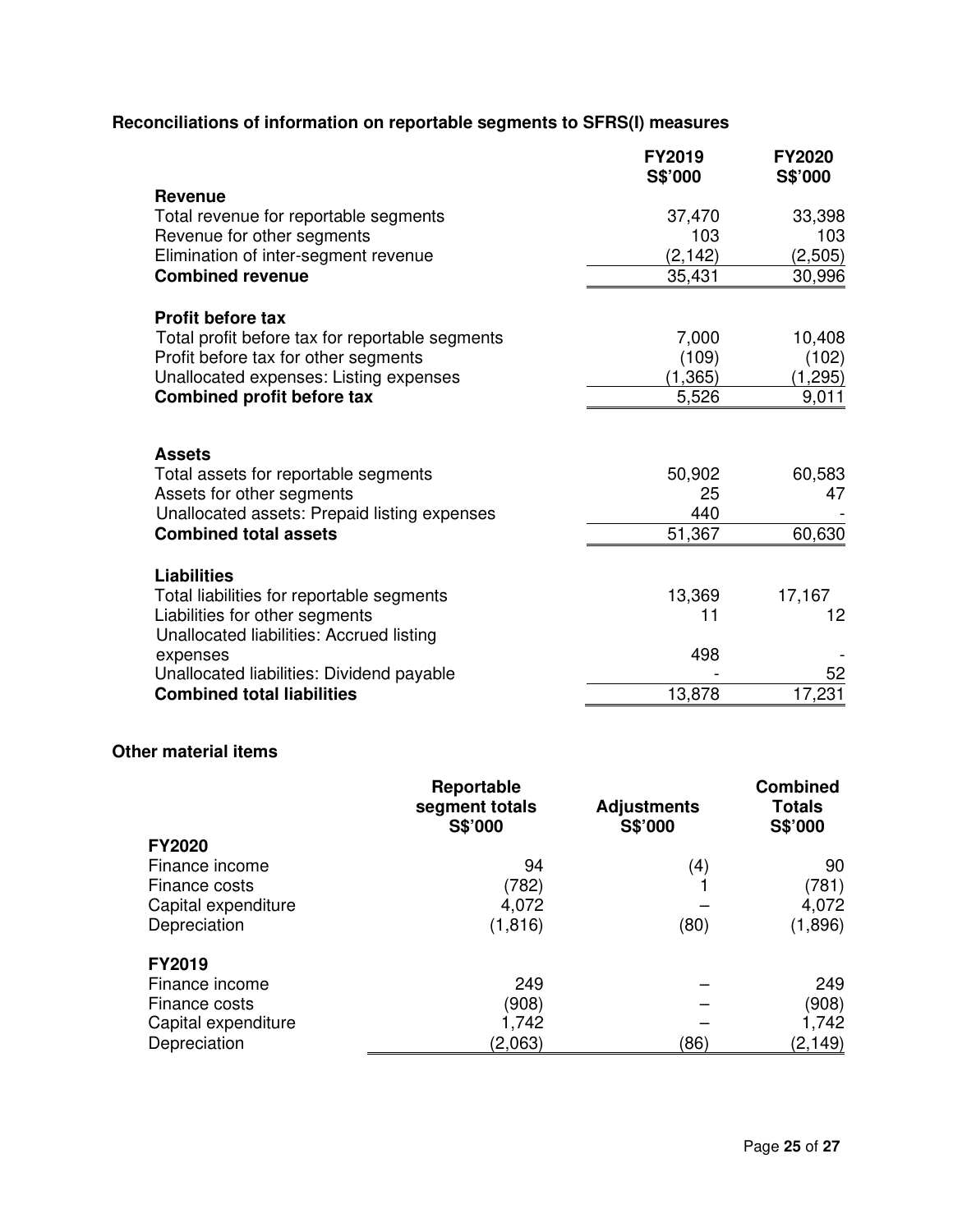# **Geographical information**

External customers of the Group are located in Russian Federation. The Group carries out its operations in Russian Federation and all the Group's non-current assets are located in Russian Federation.

**16. In the review of the performance, the factors leading to any material changes in contributions to turnover and earnings by the operating segments.** 

Please refer to Paragraph 8 above for details.

**17. Breakdown of Group's revenue and profit/(loss) after tax for first half year and second half year** 

|     |                                                                                                   | <b>FY2020</b> | <b>FY2019</b> | Increase/<br>(Decrease) |
|-----|---------------------------------------------------------------------------------------------------|---------------|---------------|-------------------------|
|     |                                                                                                   | S\$'000       | S\$'000       | %                       |
| (a) | Revenue reported for<br>first half year                                                           | 6,916         | 11,640        | (40.6)                  |
| (b) | Profit after tax before<br>deducting non-controlling<br>interests reported for first<br>half year | 4,401         | 4,282         | 2.8                     |
| (c) | Revenue reported for<br>second half year                                                          | 24,080        | 23,791        | 1.2                     |
| (d) | Profit after tax before<br>deducting non-controlling<br>interest reported for<br>second half year | 4,295         | 941           | 356.4                   |

# **18. A breakdown of the total annual dividend (in dollar value) for the issuer's latest full year and its previous full year**

|                                      | <b>FY2020</b> | <b>FY2019</b> |
|--------------------------------------|---------------|---------------|
|                                      | S\$'000       | S\$'000       |
| Ordinary shares (tax exempt 1- tier) |               |               |
| - Interim                            | ۰             |               |
| - Final (Proposed)                   | 1,739         | 1,042         |
| <b>Total Annual Dividend</b>         | 1,739         | 1.042         |